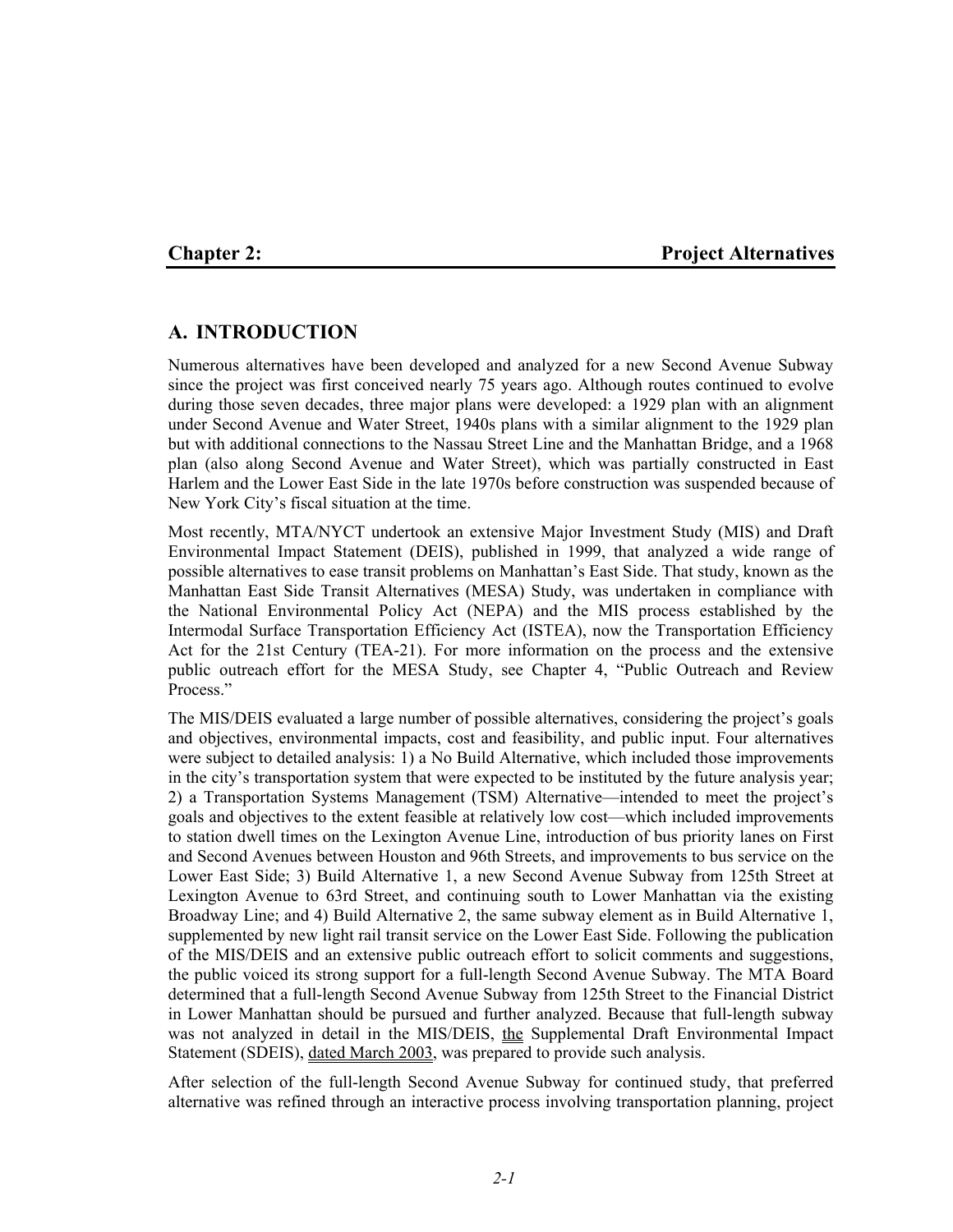design, environmental analysis, and community outreach. Design refinements were made to the northern portion of the project, including changes to the design of the northern terminal station at 125th Street and modifications to the project alignment between 125th Street and 116th Street to reduce the number of easements required under private property and allow for a new 116th Street Station. Other studies were conducted that focused on alignment and station location considerations between 72nd and 42nd Streets to permit connections at 63rd Street to and from the existing 63rd Street Line, development of multiple alignment options between Houston and Canal Streets, and the Lower Manhattan alignment and southern terminal. As a result of these studies, a preferred alignment between 125th Street and Hanover Square using the Water Street route in Lower Manhattan was selected; that project was described and assessed in the project's SDEIS. Since then, a number of refinements to the proposed alignment have been made as a result of public comments on the SDEIS, further community outreach, and ongoing engineering studies. These refinements are described and assessed in this Final Environmental Impact Statement (FEIS).

In addition to engineering refinements, a plan has now been developed to allow the new Second Avenue Subway to be built and operated incrementally, thereby permitting portions of the project to operate prior to completion of the entire line. Given the project's  $8 \frac{1}{2}$ -mile length, building and operating the new subway service in phases is the fastest way to provide many passengers with new subway service while also relieving some of the severe overcrowding on the Lexington Avenue Line. The following chapter, Chapter 3, "Description of Construction Methods and Activities," explains how these operable segments would be constructed, as well as which portions of the alignment area would be affected during the four construction phases.

A detailed discussion of the alternatives developed and analyzed during the MIS/DEIS process conducted for the MESA Study, as well as the studies conducted following selection of the fulllength subway to refine the design, is provided in Appendix B to this FEIS. This chapter describes the two alternatives analyzed in detail in this FEIS: the No Build Alternative required for comparative analysis under NEPA and the Second Avenue Subway, or Build Alternative. In addition, this chapter and Appendix B also provide information on the refinements to both the alignment and the plans for necessary ancillary facilities that have been made since publication of the SDEIS as a result of ongoing engineering studies.

# **B. NO BUILD ALTERNATIVE**

The No Build Alternative consists of projects and initiatives to be undertaken or implemented before 2025, the FEIS's analysis year, and assumes a Second Avenue Subway is not implemented. The analysis year for the FEIS has been changed to 2025, rather than the 2020 analysis year used in the SDEIS, to be consistent with the Section 5309 FTA New Starts Annual Update for 2005. (The annual update is required to support the application for federal funding for the project.) In addition, the 2025 analysis year allows MTA NYCT to maintain a 20-year planning horizon.

The No Build Alternative includes projects that have been approved and will be implemented by 2025, as identified in the shorter-term MTA 2000-2004 Capital Program and as projected in the longer-term 2000-2019 20-Year Needs Assessment. As described below, these include initiatives to continue to bring the system to a state-of-good-repair (e.g., purchase of new rail cars, track improvements, etc.), major capital improvements (e.g., station rehabilitation), and planned route and service changes as well as normal replacement and network expansion initiatives (the proposed subway system service plan for the No Build Alternative is described in Chapter 5B,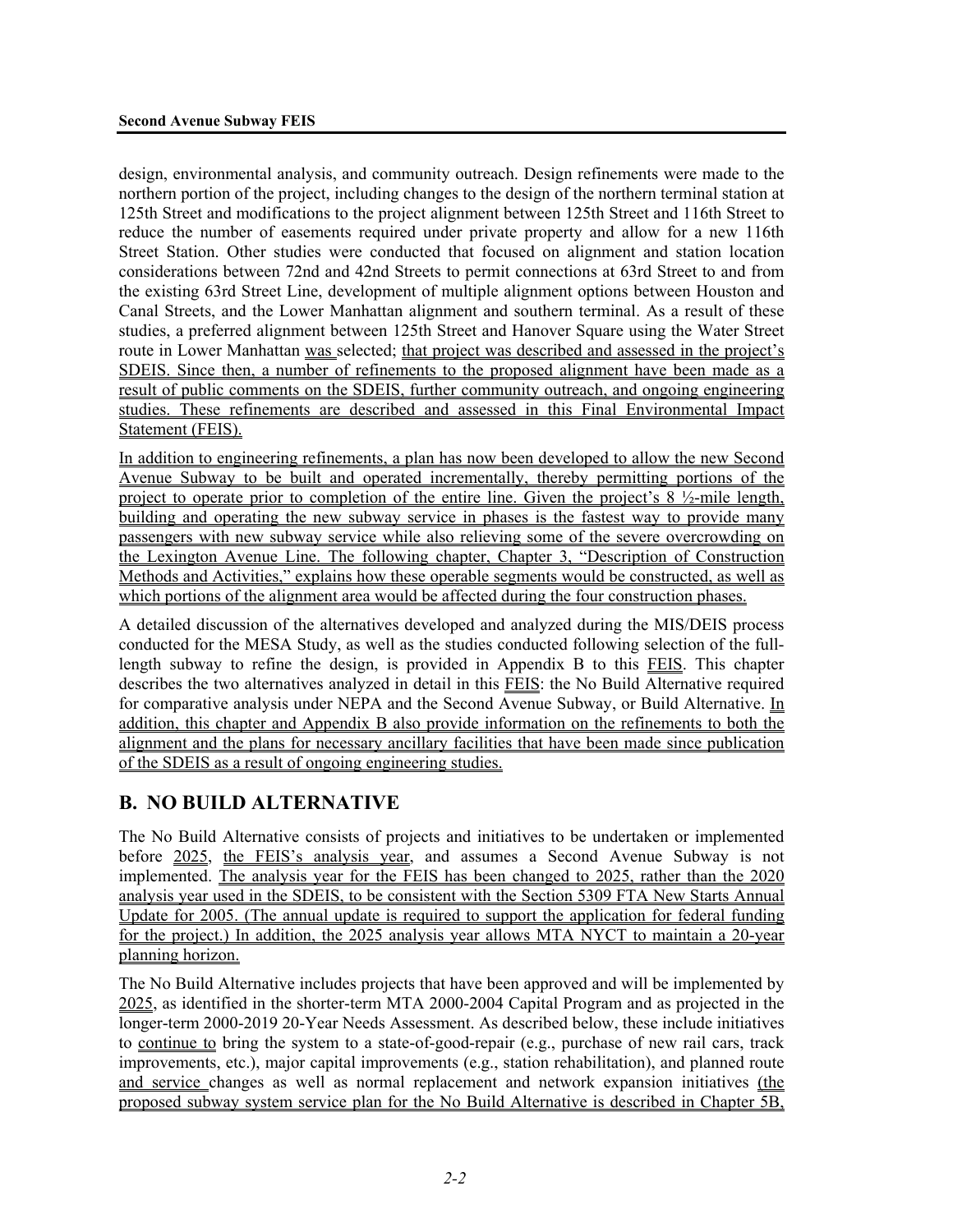"Subway and Commuter Rail"). These changes to be made to the transit system are the No Build Alternative, or the transit alternative that will be implemented whether or not the Second Avenue Subway proceeds. In addition, this FEIS considers the effects of numerous other plans that will be completed by 2025 as part of its future background conditions (sometimes referred to as the "No Build" condition), such as the LIRR East Side Access Project and other public and private development initiatives.

The existing <u>or baseline</u> conditions analyses in this FEIS reflect conditions before the loss of the World Trade Center on September 11, 2001, in areas where quantitative analyses were required, because baseline conditions for analyses are intended to represent "normal" conditions, and post-September 11 conditions for areas such as traffic would not represent such conditions. Where possible, qualitative assessments, such as those conducted for social conditions, reflect current post-September 11 conditions. The No Build Alternative assumes that the World Trade Center site and surrounding area will be fully redeveloped well before 2025, and thus the No Build Alternative assumes a fully redeveloped Lower Manhattan. Transit initiatives that will occur in the No Build Alternative are described below.

## **SUBWAYS**

#### *STATION REHABILITATION*

NYCT will continue its ongoing program to rehabilitate stations throughout the system. Approximately 71 stations are scheduled to be rehabilitated under construction contracts scheduled to commence during the 2000-2004 Capital Program; 23 of these are key stations to be made accessible in compliance with the Americans with Disabilities Act (ADA) and in accordance with MTA's ADA Key Station Plan. More than 40 will be implemented on a line basis, in which groups of stations along a subway line segment are rehabilitated in coordination with other improvements, such as signal system and structural maintenance. Improvements at additional stations will include the installation or replacement of elevators and escalators, technology upgrades to MetroCard systems, and increased safety and security measures. NYCT's long-term ADA strategy is to complete accessibility reconfigurations at a total of 100 key stations to comply with ADA by 2020. Two-thirds of these stations will be upgraded by 2010.

As part of the station rehabilitation program, NYCT will create new transfers and intermodal facilities to improve customer convenience. New transfer connections will be constructed between the Broadway/Lafayette Station **BOGO** on the Sixth Avenue Line and the uptown Lexington Avenue Line  $\odot$  train at the Bleecker Street Station; and at the Jay Street and Lawrence Street Stations in Brooklyn between the **AGG** and **MG** trains.

#### *MANHATTAN BRIDGE CONSTRUCTION*

In early 2004, the New York City Department of Transportation (NYCDOT) completed the portion of its two-decade reconstruction of the Manhattan Bridge that affects subway service, which was needed to correct structural deficiencies caused by the operation of subway service over the span. The bridge has four subway tracks, two on the north side and two on the south side. The tracks on the north side of the bridge connect the Brighton Beach and Fourth Avenue Lines in Brooklyn with the Sixth Avenue Line's express tracks in Manhattan. The tracks on the south side connect the Brighton Beach and Fourth Avenue Lines with the express tracks on the Broadway Line.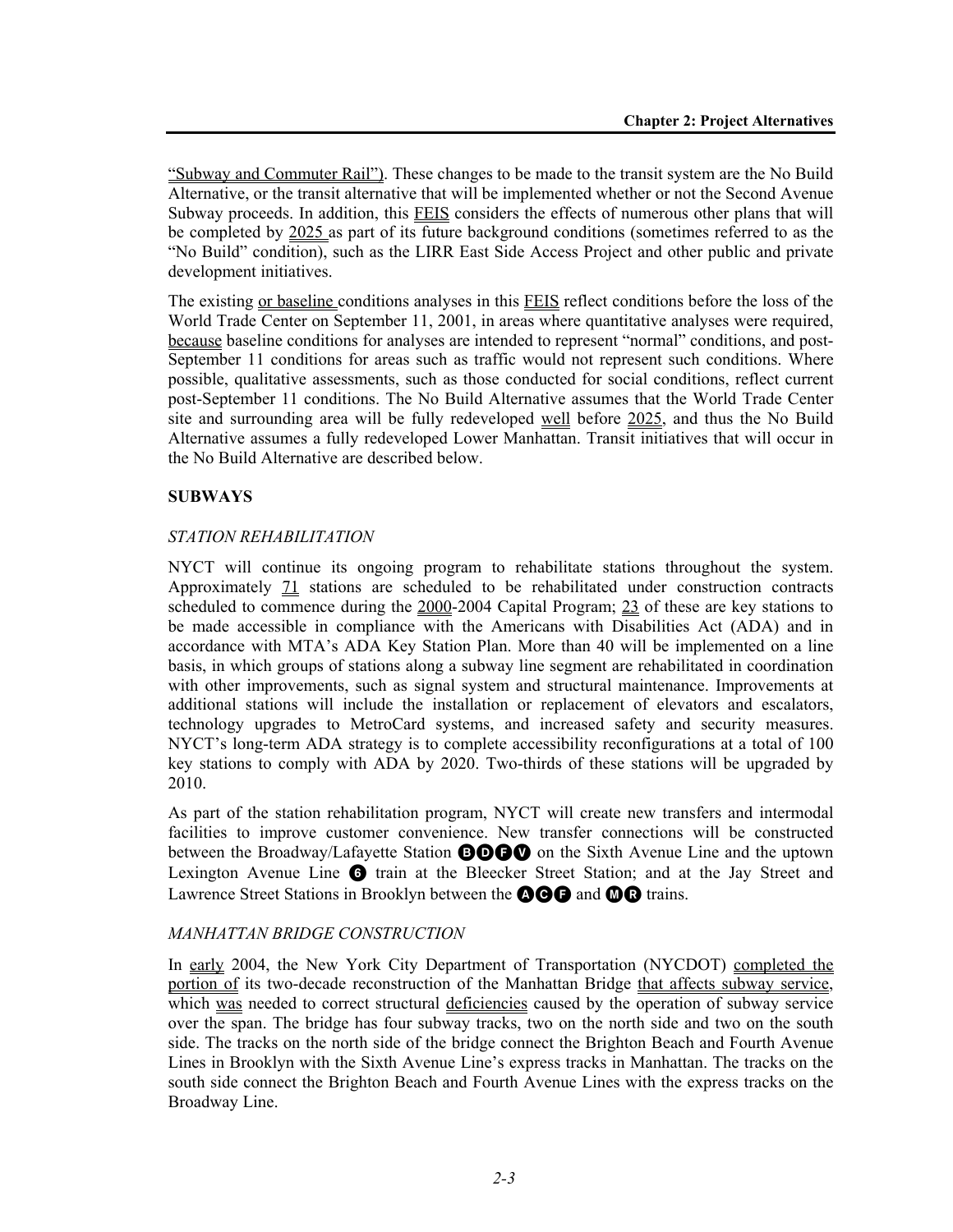The bridge repair work required subway service diversions since the mid-1980s. The recently completed phase of work on the north-side tracks temporarily severed the connection between Brooklyn and the express tracks on the Sixth Avenue Line. In February 2004 the bridge returned to four-track operation and express service was restored on both the Broadway and Sixth Avenue Lines. Broadway Line express service  $(\circled{e})$  operates from Queens through Manhattan and via the Manhattan Bridge to Brooklyn.  $\bullet$  service also uses the Broadway Line's express tracks, providing service between 57th Street in Manhattan and the Brighton Line's local tracks in Brooklyn via the Manhattan Bridge. Broadway Line local service, which does not cross the Manhattan Bridge, is provided by  $\mathbf{\odot} \mathbf{\odot}$  trains.  $\mathbf{\odot}$  trains continue their current routes between Forest Hills, Queens and Bay Ridge, Brooklyn. **@** trains operate between Astoria, Queens, and Whitehall Street in Lower Manhattan. **BO** service on the Sixth Avenue Line express tracks has been restored, allowing trains to operate between the Bronx and Brooklyn.

#### *COMMUNICATION-BASED TRAIN CONTROL*

NYCT is currently implementing a Communication-Based Train Control (CBTC) system on the Canarsie Line  $(\bullet)$ . This more advanced system of train control will be installed on all subway lines when their control systems require replacement.

The CBTC system is more flexible than the signal system now in place, because it can continuously update train positions, distances, and travel speeds. This allows a system to recover more quickly from dwell-time-induced train delays, because a train can follow a "delayed" train more closely without having to come to a complete stop. The result is a more efficient operation that produces regular travel speed and allows for shorter headways.

NYCT plans to first implement CBTC on lines that do not merge with other lines, such as the Canarsie and Flushing Lines. Other lines that need their control systems replaced, such as the Culver, Crosstown, Queens Boulevard, Broadway, Brighton, and Fourth Avenue Lines, are expected to be converted to CBTC by 2025. The remainder of the system will be converted in the decades following. The Lexington Avenue Line (**466**) is not expected to be converted to CBTC before 2025, because its control systems do not require replacement until then. However, the delays on this line are not generally signal-related.

#### *NEW-TECHNOLOGY CARS*

By the end of 2003, NYCT plans to retire its fleet of 40-year-old "Redbird" cars that currently operate on the A Division ( $000000$ ) routes. The 1,400 Redbird cars have been replaced, primarily with new cars featuring such communications technologies as automated announcements, variable message signage, lighted route maps showing station stops and the train's progress on the route, wider doors to improve boarding and alighting, modern air conditioning and lighting systems, and advanced soundproofing and braking devices to reduce noise and recapture energy. With the new cars, the oldest A Division cars will be those acquired in the 1980s. Concurrent with the retirement of the Redbird fleet, NYCT will purchase up to 150 additional cars to expand the capacity of the A Division; another 50 cars are programmed for fleet expansion by 2025.

By the early 2010s, the current fleet of 1,572 60-foot cars in the B Division (those trains designated with letters) will be retired and replaced with new cars, similar to those being purchased for the A Division. In addition, approximately 1,032 vehicles of the 75-foot, B Division fleet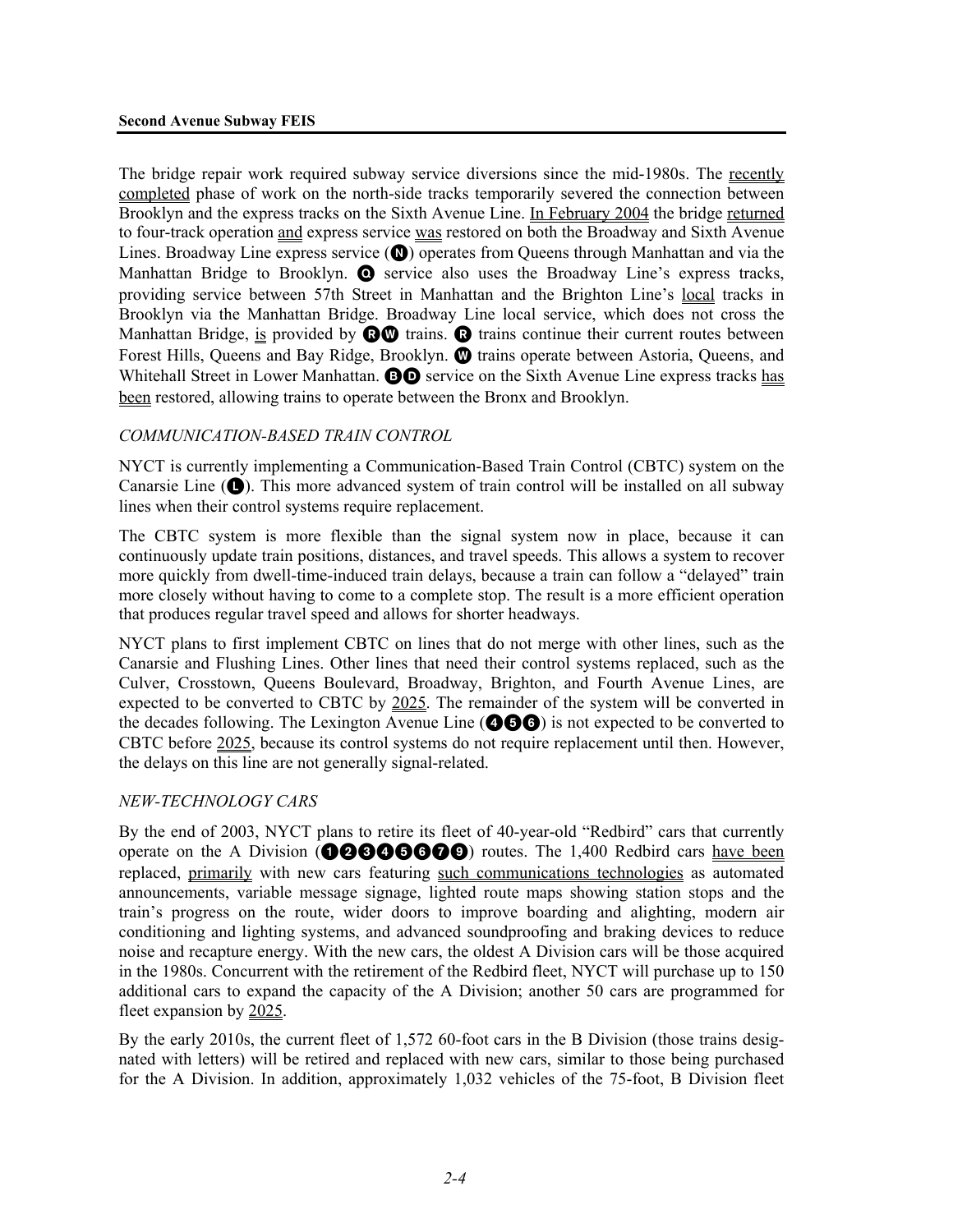will be replaced by 2025. Also, aside from car replacement, NYCT is currently expanding its B Division fleet by approximately 362 more cars by 2025.

#### *STATE-OF-GOOD-REPAIR, NORMAL REPLACEMENT, AND SYSTEM IMPROVEMENT*

In addition to the improvements and service changes described above, NYCT will continue to keep the system in a state-of-good-repair. The 2000-2004 Capital Program provides funding for the replacement of 40 miles of mainline track and 15 percent of all mainline switches. While approximately 80 percent of NYCT's elevated and subway structures are in a state-of-goodrepair, basic improvements are still necessary, including reconstruction of the Stillwell Avenue Terminal, which is underway; rehabilitation of the subway structures on the Eighth Avenue, Broadway, and Crosstown Lines; and reconfiguration of the Nassau Street Line and of the Atlantic Avenue interlocking of the Canarsie Line.

Plans for continued work on the system include power system upgrades at eight substations. Three underground emergency ventilation fan plants on the Sixth Avenue and Essex Street Lines in Manhattan will be rehabilitated. The fans at two sites, Houston and Elizabeth Streets, will be replaced by a single facility. Ventilation capacity will also be upgraded at a third fan plant at Stanton and Chrystie Streets.

Other system improvements include construction of a new Corona Maintenance Shop and reconstruction of the 207th Street Overhaul Shop, the procurement or rehabilitation of service vehicles, and the renovation of four transit police district offices.

The NYCT subway yard system is currently nearing capacity and, at numerous locations, has reached capacity. As a result, NYCT is currently planning several yard expansions and shop updates at various locations across the system to meet the storage and maintenance needs of both its current fleet and the additional trains now on order. Shop upgrades are planned at several locations, including Pitkin, 240th Street, and Livonia followed by the 207th Street Maintenance and Overhaul Shops and the Concourse Yard. These and other shop upgrades will result in reconfiguring older shops to meet current design standards, including increasing the spacing between shop tracks to improve efficiency and safety.

#### *RECONSTRUCTION IN LOWER MANHATTAN*

In Lower Manhattan, NYCT has repaired and reconstructed sections of the  $\bigcirc$  Line beneath Greenwich Street, which were damaged on September 11, 2001. The Cortlandt Street  $\bigcirc$ Station, however, remains closed pending redevelopment of the site. In addition, plans are being developed for the redevelopment of the World Trade Center site and of the adjacent area in Lower Manhattan. For more information on projects planned for Lower Manhattan, see Chapter 6, "Social Conditions," and Appendix B. These plans, which are in preliminary stages, could involve enhanced transfers between subways and PATH trains.

## **BUSES**

NYCT will purchase more than a thousand new buses by 2004. This procurement includes 60passenger articulated buses; standard-sized, clean-fuel buses; and high-capacity express coaches. Combined with vehicles purchased in the late 1990s, these procurements will expand the capacity of the bus system by 40 percent since ridership began to increase in 1996.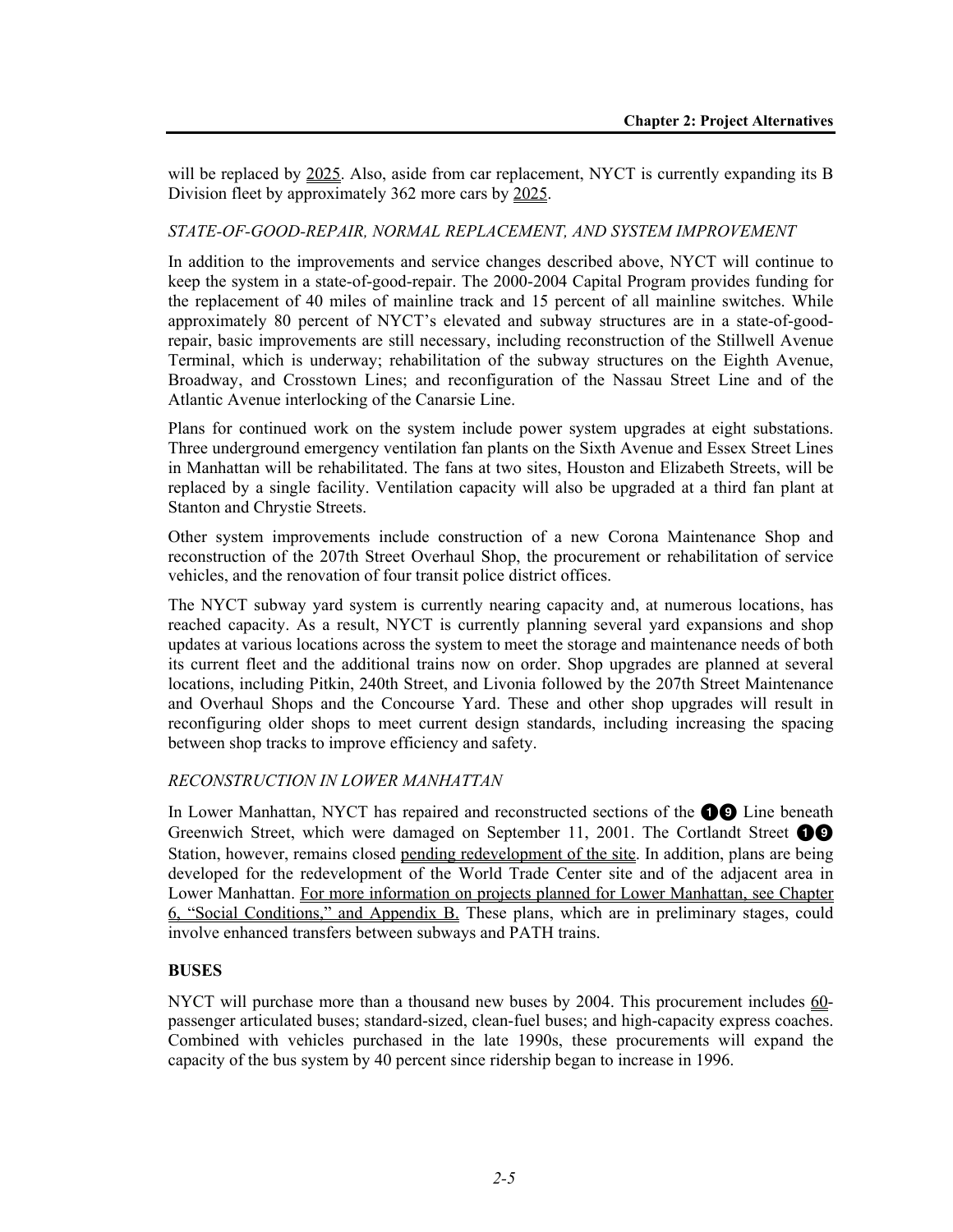Bus procurement will also continue after 2004. NYCT plans to implement articulated bus service on a number of high-traffic routes to replace the existing 60-passenger, standard buses. On other routes, NYCT will replace standard-sized diesel buses with new standard-sized clean-fuel buses.

NYCT will also continue to bring bus depots and maintenance centers to a state-of-good-repair. This may include the construction of new depots and the conversion of other facilities to allow for the repair and storage of clean-fuel vehicles. Within the study area, the 100th Street depot is currently being reconstructed. Among the new depots planned is an off-street bus parking facility at 126th Street on the west side of Second Avenue. NYCT is currently negotiating with city agencies for the transfer of land needed to construct this depot. A future reconstruction of the 126th Street depot on the east side of Second Avenue is also planned.

# **C. SECOND AVENUE SUBWAY**

#### **DESIGN REFINEMENT CRITERIA**

As described in Appendix B ("Development of Alternatives"), after selection of the full-length Second Avenue Subway alternative for continued study following the MIS/DEIS process, that alternative was further refined through an interactive transportation planning, project design, environmental analysis, and community outreach process. As part of the alternatives refinement process and in response to project objectives (see Chapter 1, "Project Purpose and Need"), criteria were developed to guide the design effort, as follows:

- The system should deliver fast, reliable service to provide an attractive alternative to the Lexington Avenue Line and relieve overcrowding on that line.
- All new facilities, including tracks and termini, must generally be able to accommodate up to 30 trains per hour in each peak direction.
- The already built segments of the Second Avenue Subway should be used, if practicable. These are located on Second Avenue between 120th and 110th Streets, on Second Avenue between 105th and 99th Streets, and on the Bowery between Canal and Pell Streets.
- The Second Avenue Subway should use the existing "bellmouths" constructed as part of the 63rd Street Tunnel to provide a West Side service and to facilitate future connections between the 63rd Street Line and the Second Avenue Line.
- Enclosed transfer connections should be provided to existing stations and other public transit facilities wherever practicable—in other words, when they can be provided at a reasonable cost and when the expected benefits to passengers outweigh the expected adverse impacts.
- The system should be built so as not to preclude and where possible, accommodate future connections or extensions to other boroughs in New York City.
- The system should be designed to provide flexibility in its construction methods and contracting process.
- The system should be designed to achieve a balance between ease of construction and passenger convenience in terms of both tunnel depth (a very deep tunnel might be easier to construct, but passenger access time to and from the street would increase), and a balance between speed of operation and passenger convenience in terms of station spacing (having fewer stations allows faster service for those already on the train, but also means pedestrians may need to walk farther to reach a station entrance).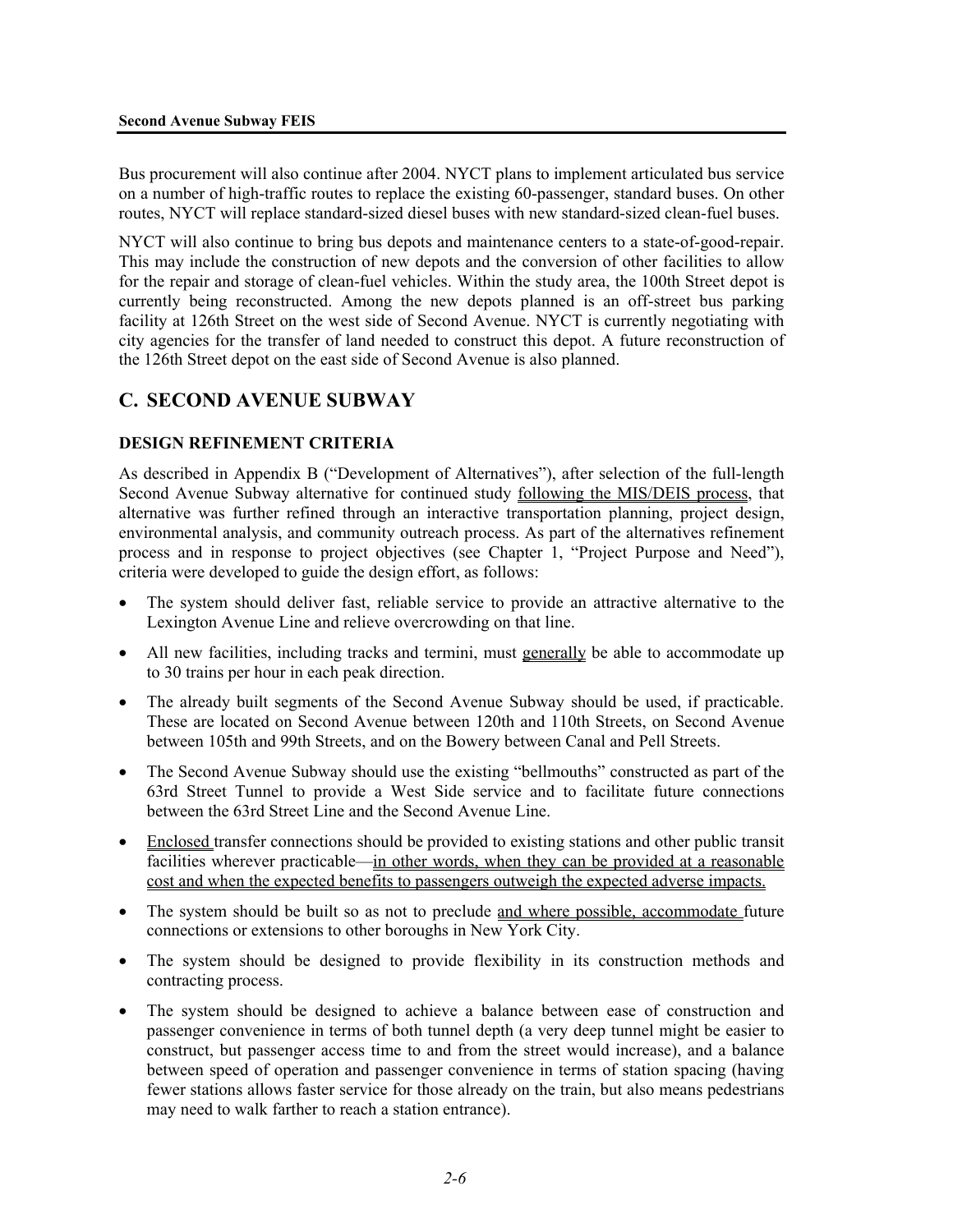- The system should be designed to minimize environmental and community impacts to the extent practicable and should be reasonably responsive to community concerns. This goal affects construction techniques selected as well as the basic design of the system in terms of station placement and alignment.
- The system must comply with passenger safety requirements, including the National Fire Protection Association (NFPA); all applicable codes; and with the ADA.
- All new facilities should respond to sustainable/green design criteria.

The planned Second Avenue Subway meets these criteria, as described below.

In addition, the subway design will comply with the Environmental Management System (EMS) established by MTA/NYCT, which establishes protocols to achieve energy efficiency, enhanced indoor environmental quality, conservation of materials and resources, and water conservation and site management. The EMS conforms with the ISO 14001 Standard, an internationally recognized system that provides a disciplined framework under which NYCT can demonstrate control over key issues related to raw materials consumption, energy usage, emissions, wastes, products, transport, distribution, and services. The EMS requires not only a continuing compliance with relevant legislation but also that NYCT remain committed to achieving improvements in these key issues. A key aspect of this system involves the adoption of Design for the Environment Guidelines for use during the project's design phase. The purpose of these guidelines is to establish a process for the creation of an environmentally responsible subway system that is appreciably ahead of current standards and practices when compared with similar transportation systems.

#### **DESCRIPTION OF THE SECOND AVENUE SUBWAY**

#### *OVERVIEW*

The Second Avenue Subway would be a new rail line extending approximately 8.5 miles along the length of Manhattan's East Side from 125th Street to Hanover Square (see Figures 2-1 and 2-2). This new subway line would have 16 new stations, serving communities in Harlem, the Upper East Side, East Midtown, Gramercy Park/Union Square, the East Village/Lower East Side/Chinatown, and Lower Manhattan. The Second Avenue Subway would have a two-track design with a three-track terminal at its northern end and a two-track terminal at its southern end, and it would provide transfers to existing Metro-North commuter rail service and to NYCT subway lines and bus services. The subway would also connect to the 63rd Street Line, thereby providing direct access to the Broadway Line and the ability to transfer to the Sixth Avenue Line. The layout provides for possible future extensions to the Bronx from the northern end and to Brooklyn from the southern end. A connection from the 63rd Street Line to Queens would also be constructed as part of the project for non-passenger trains.

Generally, facilities for the Second Avenue Subway are being developed to accommodate up to 30 trains per hour during peak periods. The system would provide B Division service, with trains consisting of ten 60-foot cars or eight 75-foot cars.

The Second Avenue Subway would create two subway services in the same tunnels (see Figure 2-1). The first would be a Second Avenue route operating between 125th Street in East Harlem and Hanover Square in Lower Manhattan. The second service would operate along Second Avenue from 125th Street to 65th Street, where it would join the existing 63rd Street Line to stop at the existing Lexington Avenue/63rd Street Station before joining the existing Broadway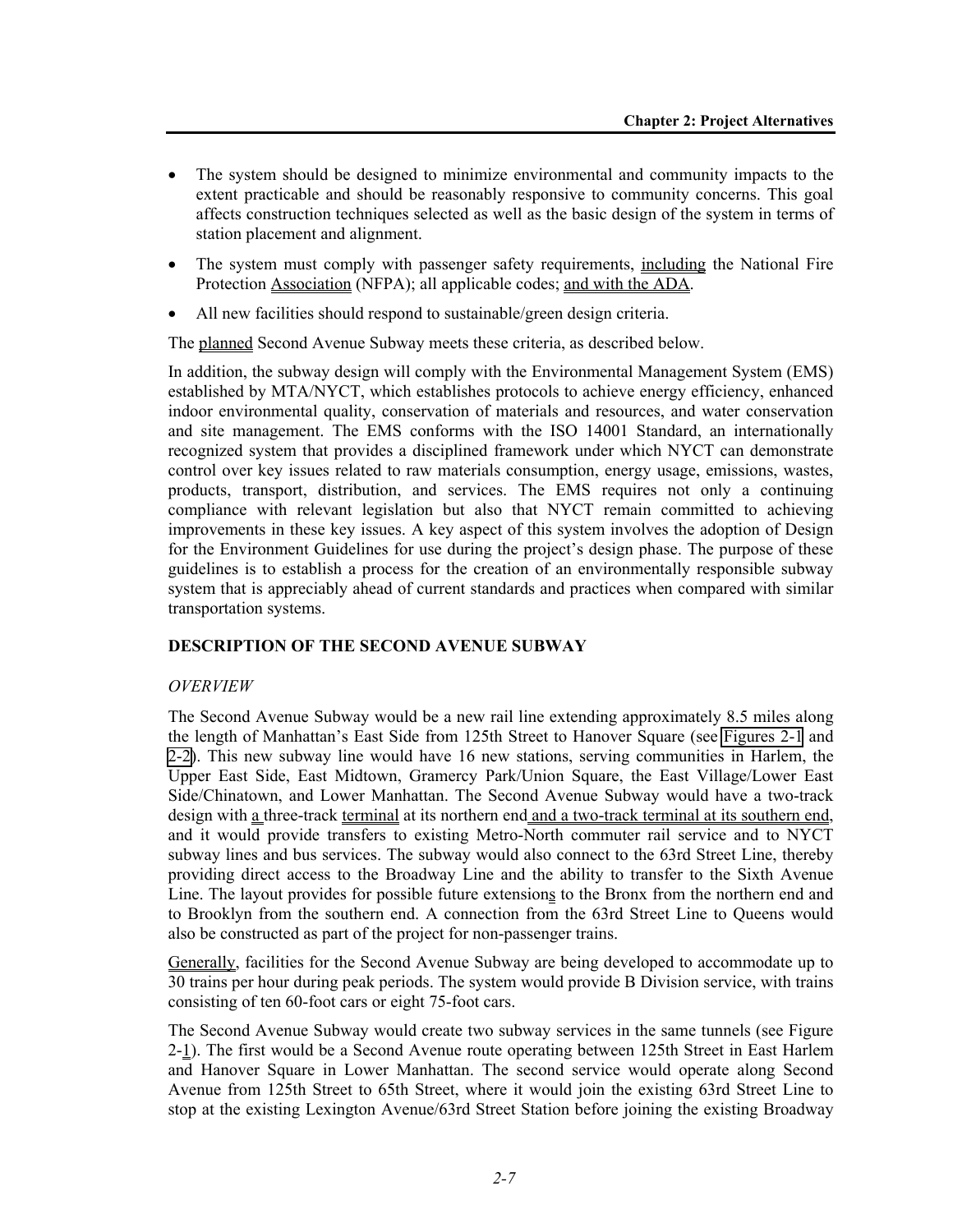#### **Second Avenue Subway FEIS**

Line at the 57th Street/Seventh Avenue Station. Once on the Broadway Line, it would serve express stations along Seventh Avenue and Broadway before crossing the Manhattan Bridge to Brooklyn. Passengers traveling to stations on the Broadway Line in Lower Manhattan could transfer at the Union Square or Canal Street Station for local service to destinations south of Canal Street.

As described in Appendix B, a Water Street alignment in Lower Manhattan was selected over a Nassau Street alignment as a result of additional environmental and operational review and public input during the planning phase that occurred as part of the SDEIS phase of project planning. Accordingly, the project description below incorporates the Water Street alignment as part of the Second Avenue Subway project. The new subway's routes, tunnels, stations, ancillary facilities, signals, rolling stock, and maintenance and storage facilities are summarized below as well. As discussed throughout this **FEIS**, environmental, economic, community, and engineering concerns were considered in developing the selected alternative.

## *SUMMARY OF PROJECT REFINEMENTS SINCE PUBLICATION OF THE SDEIS*

Following is an overview of refinements to the project made as a result of ongoing engineering studies undertaken since publication of the SDEIS. These refinements are described in more detail below and in Appendix B.

#### *Project Refinements: Track Depth and Location*

To minimize the amount of surface disruption that would occur from "cut-and-cover construction" (see Chapter 3, "Description of Construction Methods and Activities," for a definition) and to minimize the potential for impacts to existing in-ground utilities, the alignment has been adjusted to be deeper in certain locations. Such deepening is most notable at the 125th and 42nd Street Stations, in the area from 23rd Street to Houston Street, and at the Seaport Station.

In addition, the number of locations where a third track would be necessary has been reduced in order to avoid tunneling beneath buildings to the degree possible. Locations previously identified as having more than two tracks that have now been eliminated from such consideration include:

- Second Avenue between 129th and 120th Streets;
- Second Avenue between 42nd Street and 34th Street; and
- Water Street between Pine Street and approximately Coenties Slip.

Locations where a third or fourth track would still be required are identified later in this chapter under the section entitled, "Second Avenue Subway: Tunnel Alignment."

#### *Project Refinements: Adjustment to the "Curve" at 125th Street and Second Avenue*

In the vicinity of 125th Street and Second Avenue where the alignment needs to make a sharp curve, partly below private property, numerous engineering alignments were explored to minimize the number of properties that would be affected. These alternatives are described in Appendix B. NYCT has selected the alignment that would result in the fewest impacts to private and public properties. Unlike the alignment assessed in the SDEIS, this refined alignment would no longer affect the historic library on 125th Street, and it would only travel beneath a small corner of Triboro Plaza. This alignment is described in more detail below and shown in Figure  $2 - 3$ .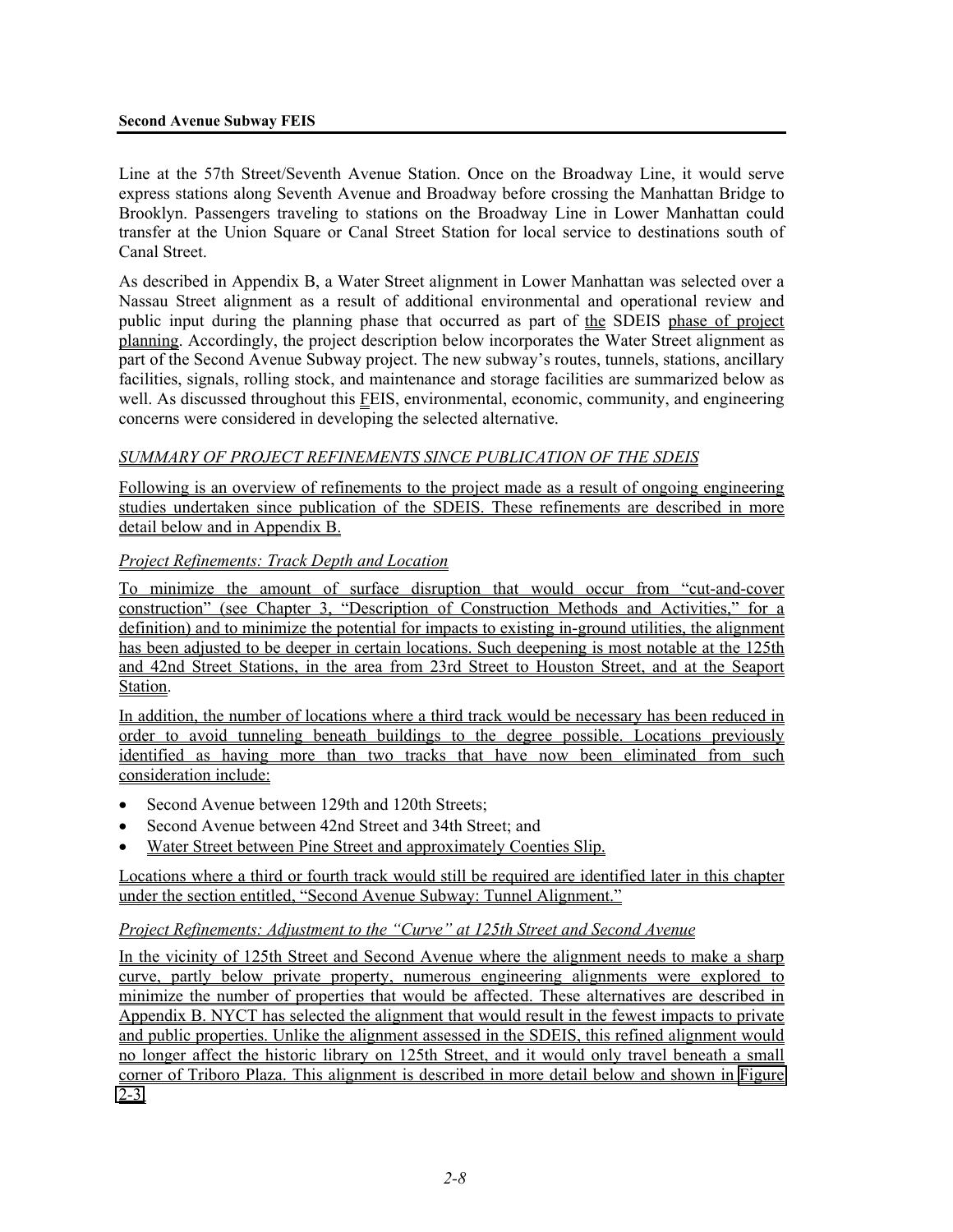## *Project Refinements: Selection of a Modified "Deep Chrystie Option" for the Alignment South of Houston Street*

Three options for the area between Houston Street and Canal Street were analyzed in the SDEIS —the Shallow Chrystie, Deep Chrystie, and Forsyth Street Options (see Appendix B). This area was a focus of study because of the construction difficulties inherent in this area. While a short connection between the new Second Avenue Subway and the existing Grand Street BD service would create great benefits for passengers, there are two existing subway lines in this area that require special consideration during construction of the Second Avenue Subway to avoid creating excessive service disruptions for existing passengers. Further, construction in this area poses a number of environmental concerns, such as impacts to Sara D. Roosevelt Park, and possible impacts to archaeological resources. Impacts to private properties and businesses that are part of several important commercial districts—the restaurant equipment district, the Bowery lighting district, and Chinatown—are also a consideration in this area.

An important part of the Second Avenue Subway involves connecting the existing BD service at Grand Street to the new Second Avenue Subway service via some type of transfer. Because of the narrowness of the existing Grand Street Station platforms, the existing station would have to be reconstructed in order to serve the larger volume of passengers that would use the station once the Second Avenue Subway service is operational. Each of the three options originally considered for the area south of Houston Street would modify the existing Grand Street Station differently.

As a result of information gained through the analyses included in the SDEIS, the Shallow Chrystie Option is no longer under consideration, as it would have resulted in more significant adverse impacts during construction than the other two options. As is described throughout the SDEIS, the Shallow Chrystie Option would have: 1) resulted in more displacement of residential and commercial uses, 2) required more underpinning of adjacent properties, 3) caused more encroachment into and greater impacts to Sara D. Roosevelt Park, 4) generated more dust and noise because cut-and-cover construction would have been required along a longer segment of the proposed alignment, and 5) potentially affected possible burial remains at five former cemeteries. Although no longer under consideration, the Shallow Chrystie Option was nevertheless discussed throughout the SDEIS for comparative purposes.

Since completing the SDEIS, a decision has also been made to eliminate the Forsyth Street Option from further consideration. As described in more detail in Chapter 5B, "Subways and Commuter Rail," the existing Grand Street Station beneath Chrystie Street on the BD service requires reconstruction in any case in order to accommodate the high volume of transfers that would occur once the Second Avenue Subway Line commences operation. This would mean creating significant construction disturbance along Chrystie Street under any circumstance. With the Forsyth Street Option, the area of construction disturbance would be larger than with the Deep Chrystie Option because it would be necessary to disturb portions of Forsyth Street as well as Chrystie Street. In addition, with the Deep Chrystie Option, the projected transfer volumes between the new Second Avenue Subway service and the existing **BD** service would be nearly double the amount that would occur with the Forsyth Street Option. For these reasons, the Forsyth Street Option has now been eliminated.

For reference, Appendix B provides a summary table comparing the environmental benefits, impacts, and mitigation measures for the Shallow Chrystie, Deep Chrystie, and Forsyth Street Options. Additionally, Appendix B also discusses the numerous options considered in this area before these three options were selected for further study in the SDEIS.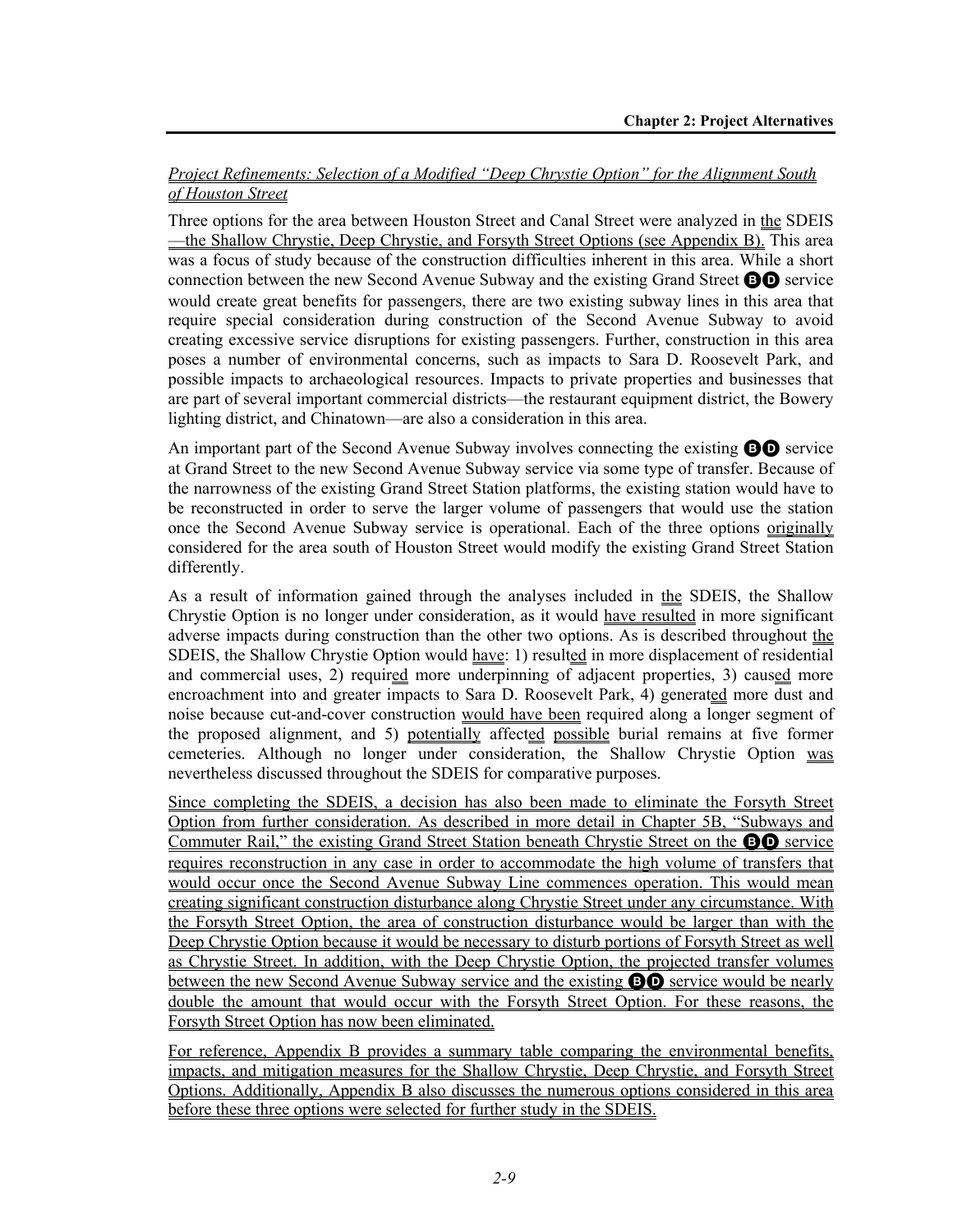Following publication of the SDEIS, ongoing engineering work resulted in some modifications to the remaining option, the Deep Chrystie Option. The alignment of this option was shifted slightly in several locations to avoid the need to remove numerous steel piles located in the project route. Thus, only the modified Deep Chrystie Option is reviewed throughout this FEIS. A description of the construction activities required for this option is provided in Chapter 3. In the SDEIS, Second Avenue Subway trains using the Deep Chrystie Option would have traveled south beneath Chrystie Street to the Chatham Square Station, and would be beneath rather than beside the existing BD lines. In the modified Deep Chrystie Option, the alignment would run east of Chrystie Street under a portion of Sara D. Roosevelt Park between East Houston Street and Delancey Street, to avoid a large number of steel piles and other obstructions associated with existing subway tunnels in this area. Avoiding these obstructions would allow the project to use a TBM to construct much of the alignment in this area and, in so doing, reduce the amount of surface disruption. (Since there is no way to completely avoid these existing piles, some piles would still need to be removed. Until the area where the piles are located is excavated, the project will not be able to determine the exact depth and location of these piles. For more information on construction in this area, see Chapter 3.) The refined alignment is discussed below in the description of the project under "Second Avenue Subway: Tunnel Alignment."

The effects of shifting the alignment beneath a larger portion of Sara D. Roosevelt Park are comparable to those that would have occurred with the Forsyth Street Option assessed in the SDEIS, except that the current Deep Chrystie Option would not create construction impacts on Forsyth Street itself because the alignment would shift west back to Chrystie Street before the Grand Street Station. Near the Manhattan Bridge approach area, further engineering studies have revealed the presence of dozens of sheetpile structures in this area associated with the Second Avenue Subway structure built near the Manhattan Bridge approach in the 1970s. In some cases, these steel structures reach a depth of approximately 150 feet. To maximize the possibility of avoiding them, it would again be necessary to shift the alignment somewhat from that described in the SDEIS. In this case, the alignment would shift to the west, under the Bowery, so that it would now pass beneath five properties at the corner of Canal Street.

South of the Chatham Square Station, the alignment would continue beneath a ramp constructed during the 1960s that provides access to the Brooklyn Bridge. This ramp is supported by four pile caps, each of which is supported by numerous piles, so another small alignment shift would again be necessary. By moving the tunnels somewhat to the east beneath private property, the project can avoid two of these pile caps and still not affect any buildings. The remaining two pile caps would need to be relocated and the piles removed in advance of tunnel construction. The construction methods to be used in this area are described in Chapter 3.

Overall, with the refinements described above, the alignment south of Houston Street would allow the use of tunnel boring technology rather than cut-and-cover construction, reducing the impacts to existing subway service and the surrounding community.

## *Project Refinements: Station Design, Entrances, Ventilation Facilities, and Air Temperature Management*

Substantial architectural work on station design, including the location and number of proposed entrances, has also occurred since publication of the SDEIS. This information is presented in more detail in the "Stations" section below (including Table 2-1) and in Chapter 8, "Displacement and Relocation." In addition, the location of several stations has shifted slightly in several instances as described in Table 2-1. There are several reasons for these adjustments, including to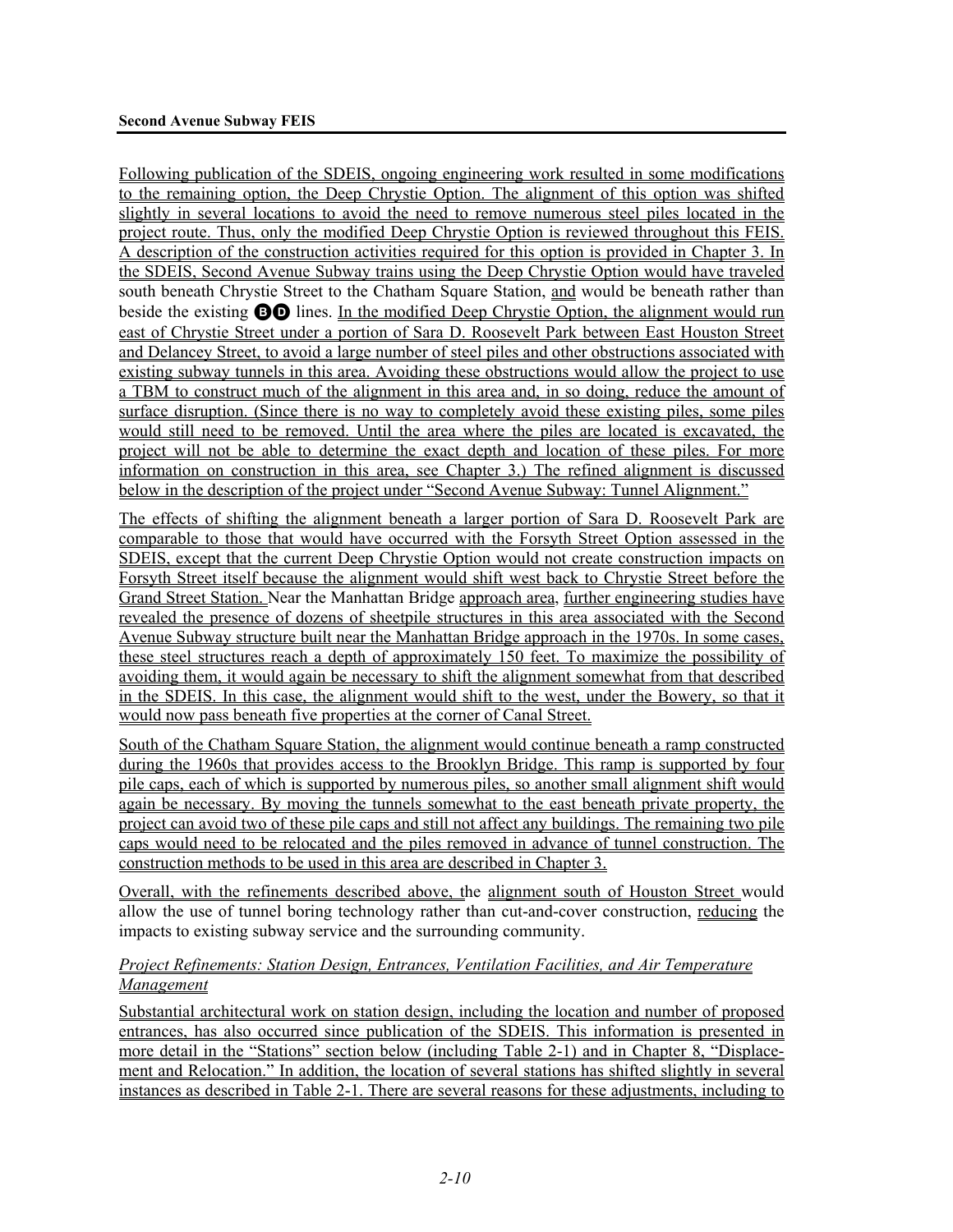minimize impacts to historic properties (as is the case at the 14th Street Station), to provide transfer connections to other lines most efficiently, or to avoid various underground obstructions.

As described in the SDEIS, approximately three to eight properties would need to be wholly or partially acquired at each station area to accommodate subway entrances, and venting and cooling equipment. Many of these locations have now been identified and are presented in Chapter 8. The text below summarizes the engineering and operational requirements with respect to locating such facilities.

## *Project Refinements: Storage Yards*

Since completing the SDEIS, NYCT and its project engineers have also conducted additional studies of potential storage yards. These studies have considered such factors as operational needs and cost, construction cost, amount of construction disturbance, and environmental impacts during both construction and operation. As a result of these efforts, a number of changes have been made to the original plans for train storage. The proposed facilities are described in more detail later in this chapter. The changes made include:

- Eliminating the proposed expansion to the Coney Island Yard onto an adjacent property owned by Keyspan. Even though this option offers the least expensive initial capital cost alternative, the annual operational costs would be significantly greater than those for the other options because of the distance required to bring trains to and from Brooklyn. In addition, this yard option would adversely affect an existing wetland. Operationally, this option would also pose substantially greater risks to providing dependable service on the Second Avenue Subway Line, again because of the need for trains to travel considerable distances through Brooklyn before reaching the new Second Avenue Line.
- 125th Street Tail Tracks. The number of underground storage tracks that would be constructed west of the 125th Street terminal has been reduced from three tracks to two tracks. These tracks would be located entirely beneath the 125th Street streetbed, so the impacts to private property would be reduced. These tracks would now extend to approximately 525 feet west of Fifth Avenue, rather than ending at Fifth Avenue. To minimize surface disruption, the tracks would be constructed using a Tunnel Boring Machine (TBM) instead of the cut-and-cover construction envisioned in the SDEIS (for more information on construction, see Chapter 3). Four trains could be accommodated at this location.
- 129th Street Storage Tracks. While a new underground storage yard is still under consideration beneath Second Avenue north of 125th Street to 129th Street, current plans call for it to be narrowed significantly, so that it would remain entirely beneath Second Avenue. Importantly, with this refinement, Crack is Wack Playground would no longer be directly affected by construction activities, and impacts to traffic and private properties north of 125th Street would also be reduced by the reduction in the amount of cut-and-cover construction. This option would provide for the storage of four trains on two tracks, instead of the nine tracks initially proposed in the SDEIS. It is possible that this yard would not be required at all if the other options described in this section are selected.
- New Midline Storage Tracks between approximately 21st and 9th Streets. The various storage yards studies have demonstrated that storing trains on or adjacent to the Second Avenue Line is desirable both in terms of service reliability and lower operational costs. Moreover, as noted by many of the commenters at the public hearings on the SDEIS,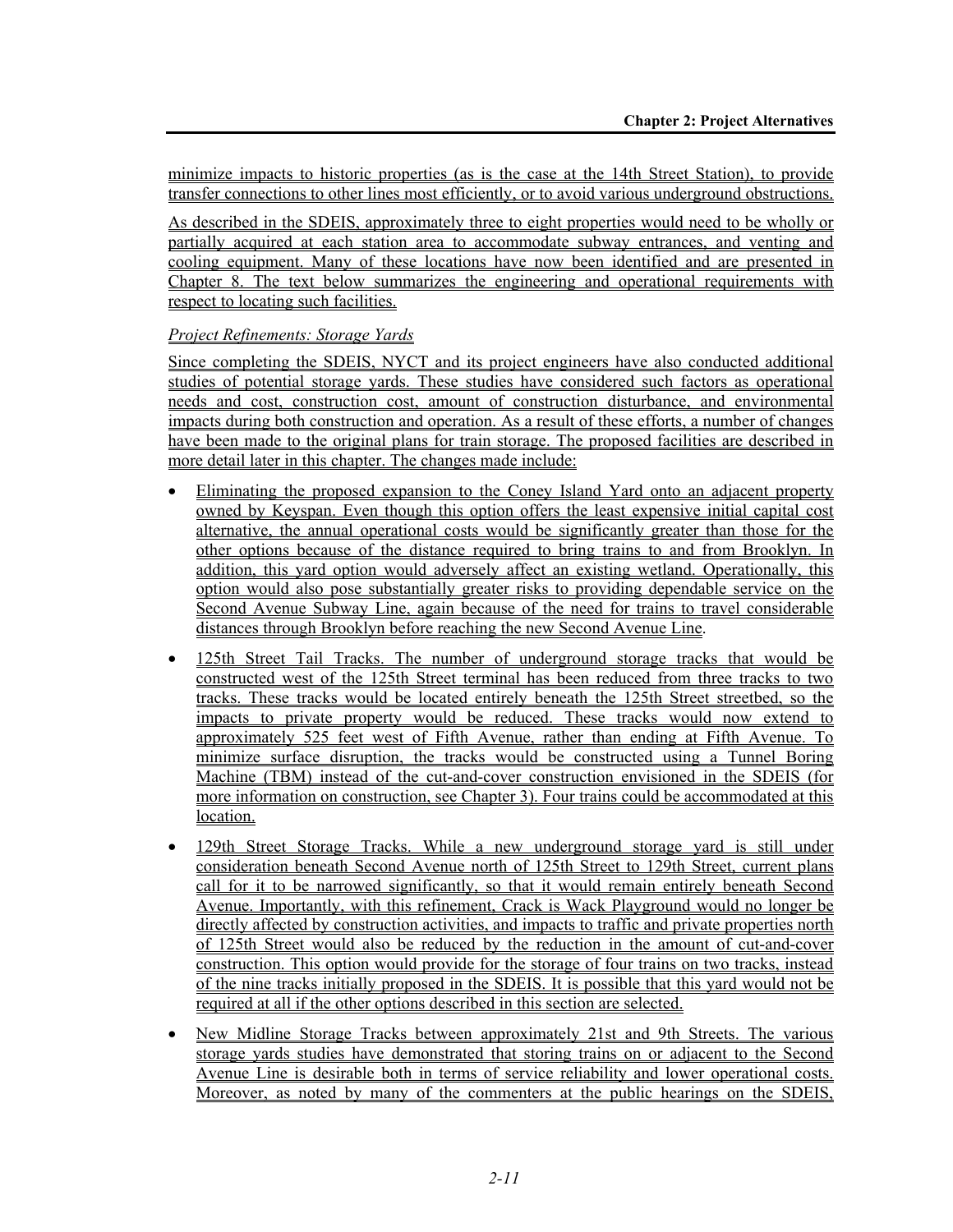provision of more than two tracks where possible would accommodate trains that break down or otherwise need to go out of service. Accordingly, the project's engineers have sought to identify locations where such tracks could be constructed with the fewest environmental impacts. Examination of the alignment in the vicinity of 23rd to 9th Streets has demonstrated that the rock profile (depth) in this area is sufficient to allow two additional underground tracks to be constructed adjacent to the east and west sides of the main alignment to provide for storage of up to eight trains. These tracks could be constructed with TBMs and would not require any surface disturbances. (Facilities required for egress and ventilation would be incorporated into those needed for the 23rd and 14th Street Stations.) Therefore, they would result in storage of more trains with fewer construction impacts than the current configuration of the 129th Street storage tracks.

• Hanover Tail Tracks. For the same reason described above—building storage tracks immediately adjacent to the Second Avenue Subway Line is operationally less costly and provides for more dependable service—NYCT has explored creating "tail tracks" south of the new Hanover Square Station. Up to four trains could be stored on such underground tracks. Based on current conceptual designs, a vent structure would likely need to be located at a traffic island located on Water Street at Whitehall Street near an existing city park (Peter Minuit Plaza).

# *SECOND AVENUE SUBWAY: SUBWAY ALIGNMENT*

The Second Avenue Subway would provide new subway service beneath the full-length of Second Avenue and along the existing Broadway Line south of 63rd Street in Manhattan. At most points along the alignment, the Second Avenue Subway would include two tracks: one northbound and one southbound. However, in certain locations, a third or fourth track would allow trains to reverse direction, move in or out of service under certain operating conditions, or be stored along the alignment. The locations where more than two tracks are planned are as follows (see Figures 2-4 and 2-5):

- 125th Street from just west of Park Avenue to just east of Third Avenue (to accommodate a three-track terminal—needed to handle the planned 30 trains per hour—at the 125th Street Station);
- Second Avenue at approximately 121st Street (to allow for a future extension to the Bronx or the 129th Street underground storage tracks);
- Second Avenue in the vicinity of the 72nd Street Station. This would accommodate a threetrack station and the transition to the existing Broadway Line, which would allow for a smooth merge between the two services (Second Avenue and Broadway) and permit turning back some Broadway services under special operating conditions, such as the closure of the Manhattan Bridge tracks, which result in additional trains on the Broadway Line;
- Second Avenue between approximately 62nd Street and 56th Street (to allow access for Second Avenue Subway trains onto the 63rd Street Line); and
- Second Avenue between 21st Street and approximately 9th Street (to accommodate underground train storage tracks).

Generally, most of the Second Avenue Subway would be deeper than most existing subway lines in New York City. Several factors contribute to the system's depth. First and foremost, a deeper alignment was selected to minimize the need to excavate using cut-and-cover along the entire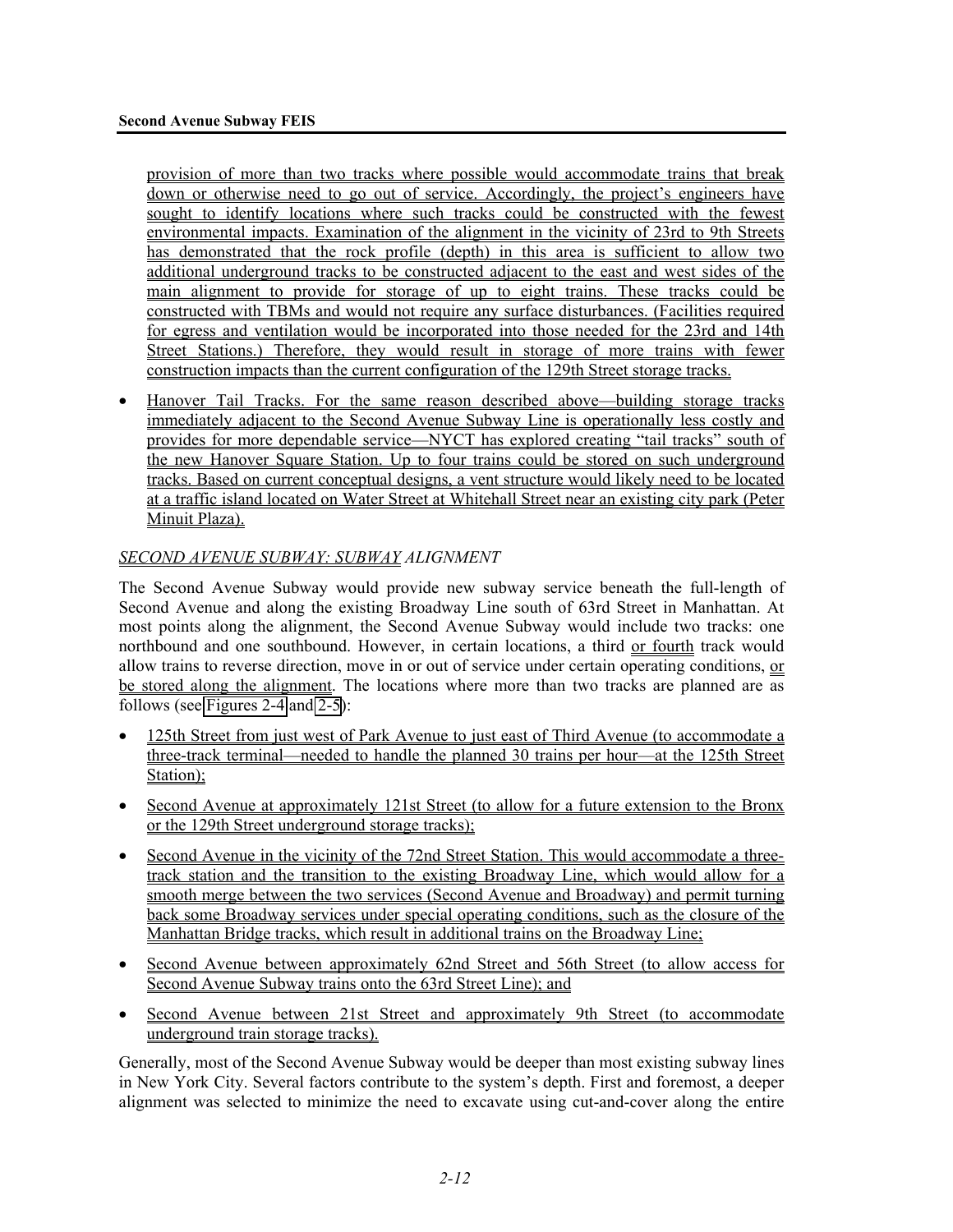8.5-mile route during construction (see Chapter 3), and thereby reduce environmental impacts. In addition, the Second Avenue tunnel must be placed so that it would safely pass over or under other existing utilities, as well as subway, train, and vehicular tunnels. The location and quality of bedrock in which the tunnel would be constructed also affected the alignment decisions. As a result, the depth of the Second Avenue Subway platforms would range from approximately 40 feet to over 100 feet below the street. (Figure 3-19 in Chapter 3 depicts the location of the alignment, stations, and tunnel in relation to street level, bedrock, and other tunnel structures.)

#### *125th Street to Houston Street*

Starting in the north, the Second Avenue Subway would begin at a new station on 125th Street between Park and Lexington Avenues, where transfer connections would be provided to the existing Lexington Avenue Line ( $\odot$   $\odot$   $\odot$ ) and to the Metro-North station at 125th Street. (Other connections are discussed below under "Stations.") Tail tracks, which permit trains to pull into the station at sufficient speeds to allow the operation of 30 trains per hour, and allow for train storage during off-peak hours, would be located underground to the west of the new 125th Street Station to approximately 525 feet west of Fifth Avenue, instead of at Fifth Avenue as described in the SDEIS. Moving east along 125th Street, the new subway would transition to Second Avenue via a curve between 125th and  $121st$  Streets. This curve would pass deep beneath  $10$ low-rise residential buildings generally on the southwest corner of Second Avenue and 125th Street. As described above, this is fewer than any of the other alignment options considered for this area. Once on Second Avenue, the alignment would pass well beneath Triboro Plaza, a public park, avoiding above-ground disturbance to this resource, unlike the project assessed in the SDEIS. To avoid additional property impacts, it would swerve east between approximately 124th Street and approximately 122nd Street. In this area, the alignment would be beneath a portion of the Robert Wagner Houses property, a public housing complex owned by the New York City Housing Authority (NYCHA). The tracks would not pass beneath any of the buildings on this site. This "swerve" is needed in order to allow trains to safely negotiate the transition from 125th Street to Second Avenue at the desired operating speed. It also reduces construction impacts to private property from the curve analyzed in the SDEIS.

Once at 122nd Street, the alignment would continue south to 63rd Street, where trains would either continue south to Lower Manhattan via the paths described below, or onto the 63rd Street Line and then the Broadway Line. In most cases, the new tunnels would be beneath the existing street or avenue right-of-way, and would not pass directly beneath structures. However, as described above, exceptions would be made in several locations—most notably, the area between approximately 21st and 9th Streets where the new storage tunnels would be built.

#### *Houston Street to Hanover Square*

South of Houston Street, the alignment would curve east to pass under a portion of Sara D. Roosevelt Park between East Houston Street and Delancey Street. At Delancey Street, the tunnel would return to Chrystie Street, where it would run beneath the existing **BO** subway lines in a new lower level at the existing Grand Street Station (see Figure 2-6).

Continuing south, the alignment would curve slightly to the west, passing beneath five private properties near Canal Street (as described above, this curve is necessary to avoid sheetpile structures near the existing Second Avenue Subway structure that was constructed in the 1970s in this area). The route would continue beneath the Bowery to the Chatham Square Station. The existing Second Avenue Subway tunnel segment built in the 1970s would be used for ancillary facilities as discussed later in this chapter.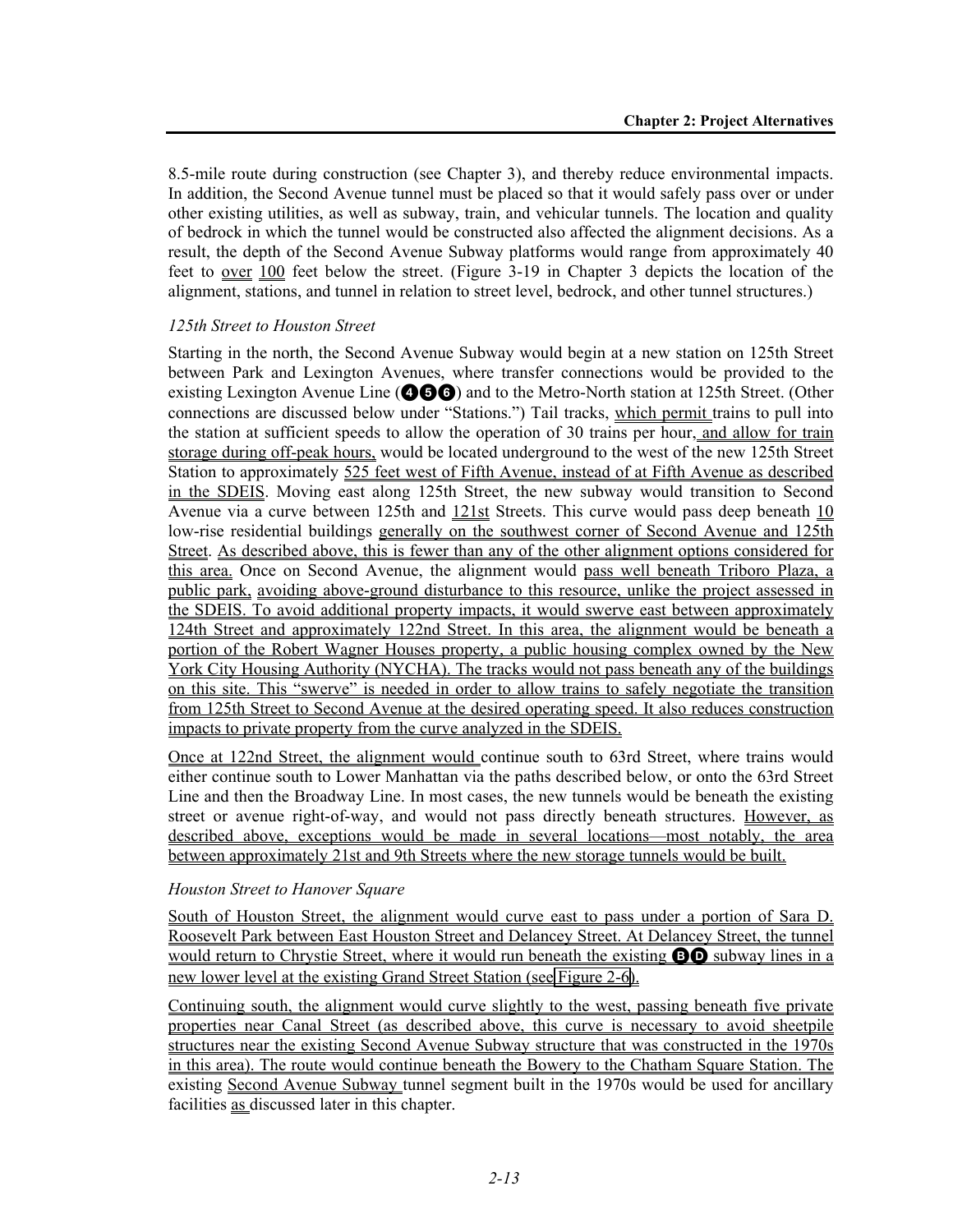South of the Chatham Square Station, the alignment would continue south under St. James Place, following that street below the Brooklyn Bridge and its ramps. From the Brooklyn Bridge, the tunnel would follow Pearl Street and then Water Street to a terminus near Hanover Square.

The alignment south of Houston Street would range in depth from approximately 80 feet at the Houston Street Station to over 100 feet at the Hanover Square Station. This is somewhat deeper than the alignment described in the SDEIS. At the Grand Street Station, passengers would transfer between the Second Avenue Subway and existing BD service by stairs, escalators, or elevators.

#### *Connection to Broadway Line*

In addition to the new tunnels along Second Avenue, the Second Avenue Subway would also provide for a connection to the 63rd Street Line. As discussed, this connection would be accomplished by making use of the existing bellmouths constructed during the 1970s as part of the existing 63rd Street Line. Southbound Second Avenue Subway trains would access the Broadway Line through a switch connecting to a track curve starting at approximately 65th Street that turns westward to join the 63rd Street Line at the Lexington Avenue/63rd Street Station. Trains would stop at that station at a currently unused track and a currently unused platform. Trains would use the 63rd Street Line to travel beneath Central Park via an existing track connection to the express tracks of the Broadway Line, which has the capacity to accommodate these trains. Second Avenue service would then continue down the express tracks of the Broadway Line, making express stops to Canal Street and then continuing to Brooklyn via the Manhattan Bridge.

## *Connection to Queens*

As described previously, the Second Avenue Subway alternative would connect to the 63rd Street Tunnel east of Second Avenue via a switch to a curved tunnel at approximately 61st Street and Second Avenue. In the near term, this connection would be used for non-passenger service, diversions and reroutes due to disruptions. The connection between the Second Avenue Subway and the 63rd Street Tunnel would provide flexibility in operations on the Second Avenue Subway and on lines serving Queens to prevent service disruptions on multiple lines due to malfunctioning trains, though no additional service beyond that addressed in this FEIS would be provided. Any future service changes pertaining to this connection would be assessed as part of NYCT's standard service review procedures. If the capacity of the Queens subway network is substantially increased in the future, or if existing service is reconfigured, this connection, along with the available track capacity on the planned Second Avenue Line south of 63rd Street, would enable additional subway service between Queens, Midtown, and the Financial District to be provided.

## *Future Connections to the West Side of Manhattan, the Bronx, and Brooklyn*

Both the northern and southern portions of the alignment would be designed so as not to preclude future connections to the Bronx and Brooklyn. In the north, a bellmouth would be constructed along Second Avenue at approximately 121st Street as part of the curve from Second Avenue to 125th Street. (This bellmouth, which has shifted four blocks south from the location identified in the SDEIS to minimize property impacts in this vicinity, would not be needed if the 129th Street Storage tracks were to be constructed, since the storage tracks themselves would function as a portion of the extension to the Bronx.) An extension of Second Avenue Subway service west along 125th Street would also be feasible in the future. In the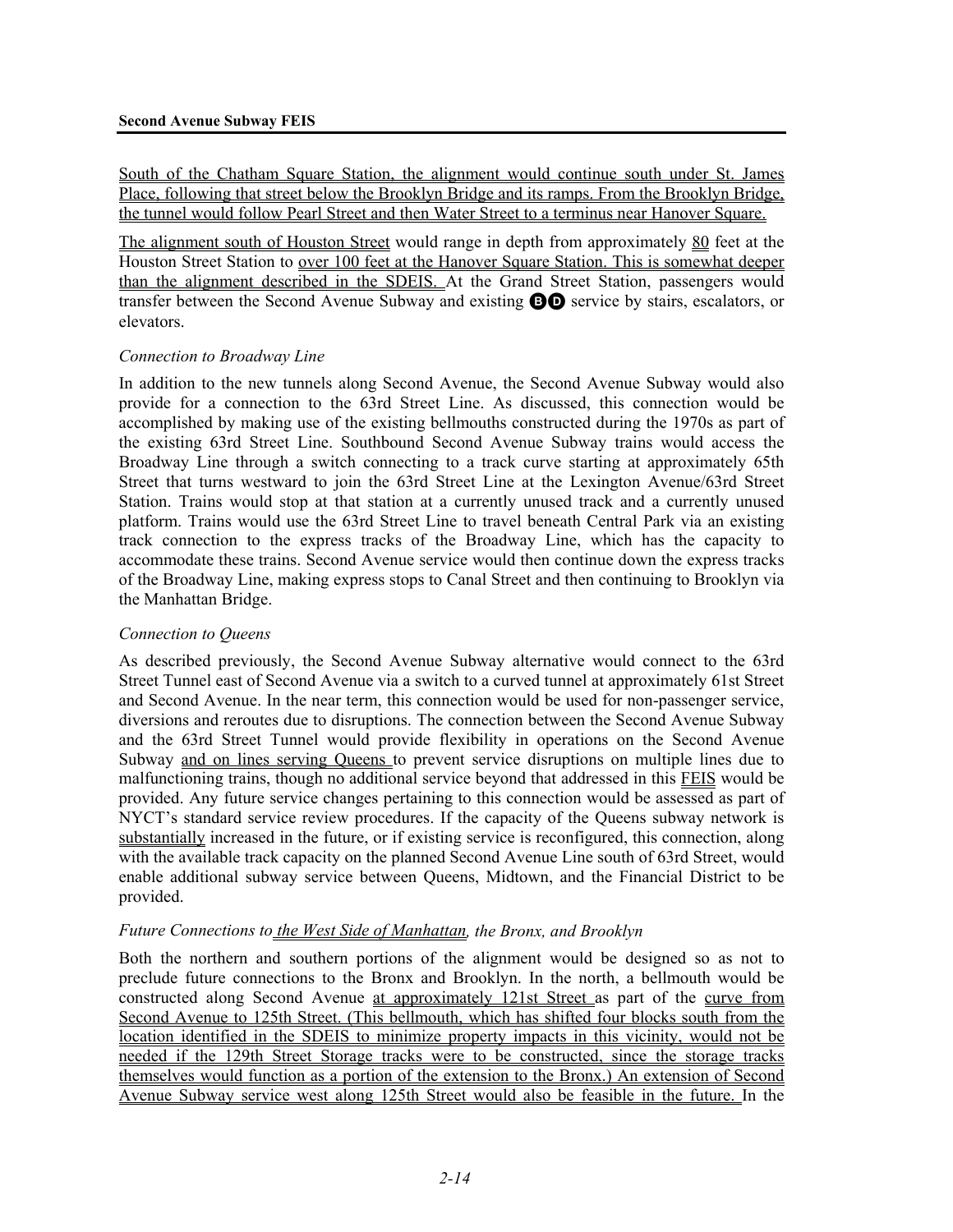south, by constructing the Hanover Square Station south of Wall Street at approximately 110 feet below street level, the elevation would be deep enough to allow for the potential extension of Second Avenue Subway service to Brooklyn, and is approximately 15 feet deeper than the station depth identified in the SDEIS.

## *SECOND AVENUE SUBWAY: STATIONS*

#### *Locations and Connections to Existing Transit Facilities*

As shown in Table 2-1 and on Figures 2-1 and 2-2, 16 new stations would serve the Second Avenue Subway Line. Most stations would be spaced approximately 10 blocks apart, providing a balance between speed of operation and passenger convenience. While final decisions about the locations of station entrances have not yet been made, preliminary station entrance intersections have been identified. The typical Second Avenue Subway station would be constructed at or near major crosstown streets, with entrances located on or near the corners of the major intersections for which the station is named. In addition, at many stations, entrances are expected at one or more other street intersections. Based on the existing subway system in Manhattan, it is probable that most entrances would be located on or near the corners, although subways in New York City occasionally provide mid-block station entrances.

Stations would <u>range from approximately</u> 800 to 1,400 feet long to accommodate the station platform itself, which would typically be approximately 615 feet (2½ city blocks) long, and a variety of ancillary spaces, such as ventilation ducts and power substations. In the project assessed in the SDEIS, the maximum length of a station box was approximately 1,000 feet long. The decision to lengthen some station boxes was made during the ongoing engineering process as a means of accommodating some of the required ancillary facilities in certain circumstances.

The northernmost station on both the Second Avenue and Broadway services would be on 125th Street generally between Park and Lexington Avenues; this three-track terminal station would provide a free transfer to the **466** trains. This station would also provide an intermodal transfer connection to Metro-North's Harlem-125th Street Station (see Figure 2-7 for an illustration of this complex station). The entrances on Lexington Avenue would be combined with the existing 125th Street Lexington Avenue entrances for the  $\bigcirc$   $\bigcirc$  trains.

As shown on Table 2-1, south of 125th Street, the next station would be at 116th Street and Second Avenue. Continuing south along Second Avenue, stations would be located at 106th Street, 96th Street, 86th Street, and 72nd Street. The 72nd Street Station would be designed to permit some trains to and from the Broadway Line to terminate on a third track without having to merge with through, Second Avenue Line trains. From 72nd Street, trains would either continue south on Second Avenue or head west onto the Broadway Line.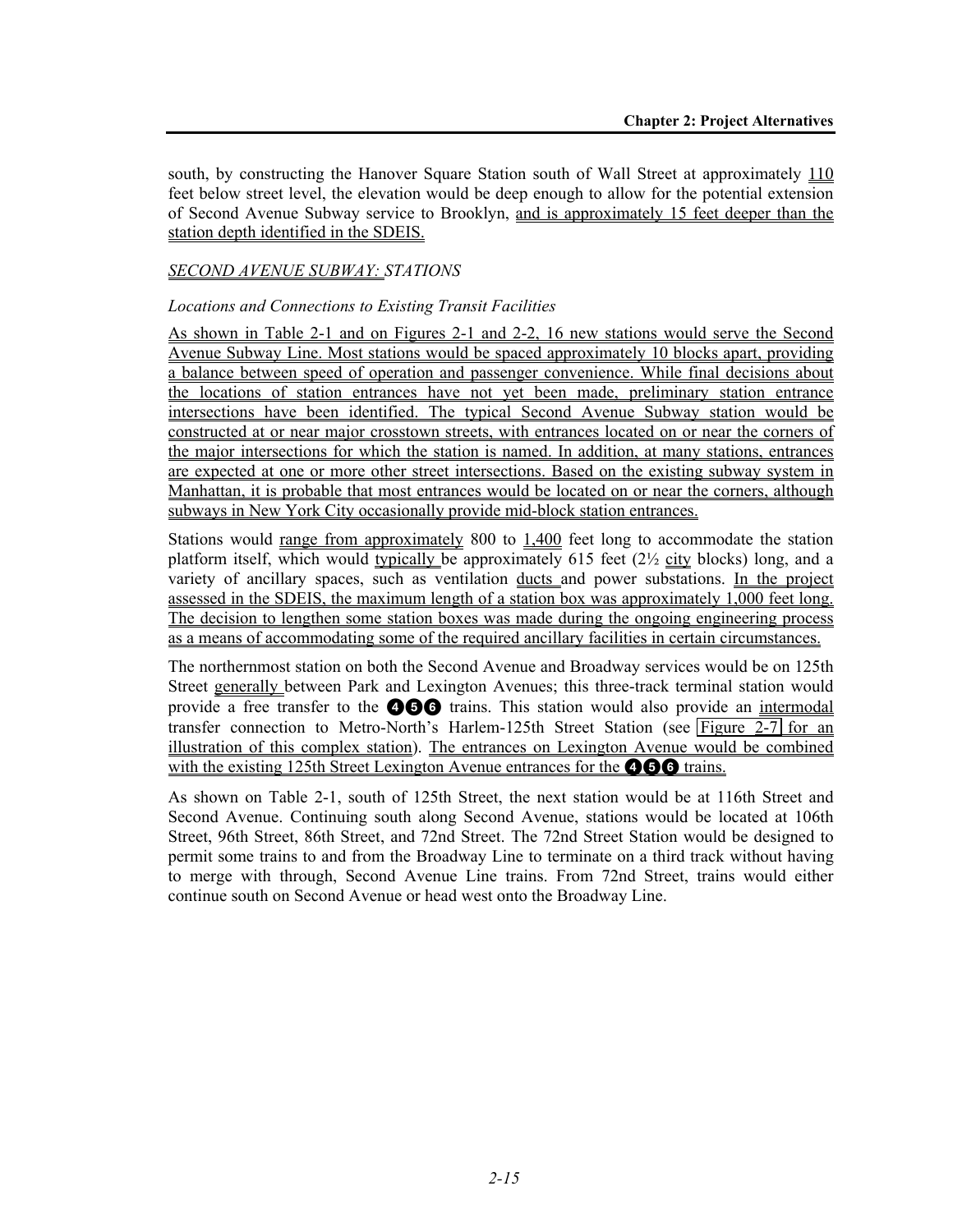#### **Second Avenue Subway FEIS**

# **Table 2-1 New or Expanded Subway Stations**

| <b>Station</b>                                 | Location                                                  | <b>Type</b> | <b>Transfer</b><br>Routes <sup>1</sup> | Preliminary Entrance Locations <sup>2</sup>                                                                                                       | Approximate<br>Station Depth <sup>3</sup> |
|------------------------------------------------|-----------------------------------------------------------|-------------|----------------------------------------|---------------------------------------------------------------------------------------------------------------------------------------------------|-------------------------------------------|
| <b>SECOND AVENUE LINE</b>                      |                                                           |             |                                        |                                                                                                                                                   |                                           |
| 125 St                                         | 125th St/Park to east of Lexington Av                     | 3 track     | 000                                    | 125th St/Park Av at Metro-North Station;<br>Metro-North expanded or existing Lexington Av entrances                                               | $100$ ft                                  |
| 116 St                                         | Second Avenue/north of 118th to<br>north of 115th St      | 2 track     |                                        | Northeast corner of Second Ave/116th St and<br>southeast corner of 118th St                                                                       | 40 ft                                     |
| 106 St                                         | Second Avenue/108th to 105th St                           | 2 track     |                                        | Second Av/southeast corner of 108th St and<br>northeast corner of 106th St                                                                        | 40 ft                                     |
| 96 St                                          | Second Av/96th to south of 94th St                        | 2 track     |                                        | Second Av/southwest corner of 96th St and<br>northeast and southwest corners of 94th St                                                           | 40-45 ft                                  |
| 86 St                                          | Second Av/87th to south of 82nd St                        | 2 track     |                                        | Second Av/northeast and southeast corners of<br>86th St and eastern side of Second Av between<br>83rd and 84th Sts                                | 85 ft                                     |
| 72 St                                          | Second Av/72nd to 69th St                                 | 3 track     | Bway/<br>Second Av<br>Lines            | Second Av/northeast and northwest corners of<br>72nd St; and northeast corner of 69th St                                                          | 85 ft                                     |
| 55 St                                          | Second Av/56th to 52nd St                                 | 2 track     | 60                                     | Second Av/southeast and southwest corners of<br>55th St; eastern side between 53rd and 52nd<br>Sts; and southwest corner of 53rd St               | 50-60 ft                                  |
| 42 St                                          | Second Av/north of 44th to south of<br>41st St            | 2 track     | ➊                                      | Second Av/ northeast and southwest corners of<br>44th St; northwest corner of 42nd St; and<br>southeast corner of 41st St                         | 90-100 ft                                 |
| 34 St                                          | Second Av/35th to 31st St                                 | 2 track     |                                        | Second Av/southwest corner of 34th St; and<br>midblock between 34th/33rd Sts on east side of<br>Second Av                                         | 50 ft                                     |
| 23 St                                          | Second Av/north of 26th to 22nd St                        | 2 track     |                                        | Second Av/southeast corner of 26th St and<br>Second Av/northwest corner of 23rd St and<br>Second Av/midblock between 23rd and 22nd<br>Sts on east | 95-100 ft                                 |
| 14 St                                          | Second Av/15th to 11th St                                 | 2 track     | O                                      | Second Av/northwest and southeast corners of<br>14th St and Second Av/northeast corner of 12th<br>St                                              | 105 ft                                    |
|                                                | Houston St North of 3rd St to Second<br>Avenue/Houston St | 2 track     | 0Ø                                     | Second Av/northeast corner of 3rd St; and<br>northwest and southwest (existing) sides of<br>Houston St at Second Av                               | 80 ft                                     |
| Grand St                                       | Chrystie St/Delancey St to Hester St                      | 2 track     | ®®                                     | North and south sides of Grand St between<br>Forsyth and Chrystie Sts                                                                             | 70 ft                                     |
| Chatham<br>Sq                                  | Chatham Square/Pell to Madison St.                        | 2 track     |                                        | Chatham Square-midblock on west side of the<br>Bowery between Mott and Doyer and east side<br>of Bowery at East Broadway                          | 65 ft                                     |
| Seaport                                        | Pearl St/Dover St to Fulton St                            | 2 track     |                                        | Water St/northeast and northwest corners of<br>Fulton St.                                                                                         | 80 ft                                     |
| Hanover<br>Sq                                  | Water St/north of Pine St to Coenties 2 track<br>Slip     |             |                                        | Wall St/northwest and northeast corners of<br>Water St: Water St/southeast corner of Old Slip;<br>and Water St/southwest corner of Coenties Slip  | 110 ft                                    |
| <b>63RD STREET LINE</b>                        |                                                           |             |                                        |                                                                                                                                                   |                                           |
| Lexington<br>Av                                | 63rd Street/Lexington to<br>Third Av                      | 4 track $4$ | G                                      | Existing: Lexington Av/ 63rd St.; New: Third<br>Av/63rd St. (northwest, southeast, and possible<br>northeast corners)                             | 105/135 ft                                |
| Notes:<br>Transfer routes are under evaluation |                                                           |             |                                        |                                                                                                                                                   |                                           |

 $\frac{1}{2}$  Transfer routes are under evaluation.

Preliminary entrance locations have shifted since the SDEIS as a result of ongoing engineering studies, and are still subject to change in both number and location. More information on the specific properties currently contemplated as entrances is provided in Chapter 8.

3

 $\frac{3}{4}$  Depth is shown to base of rails and is subject to change.

All four tracks exist today; only two are in passenger service.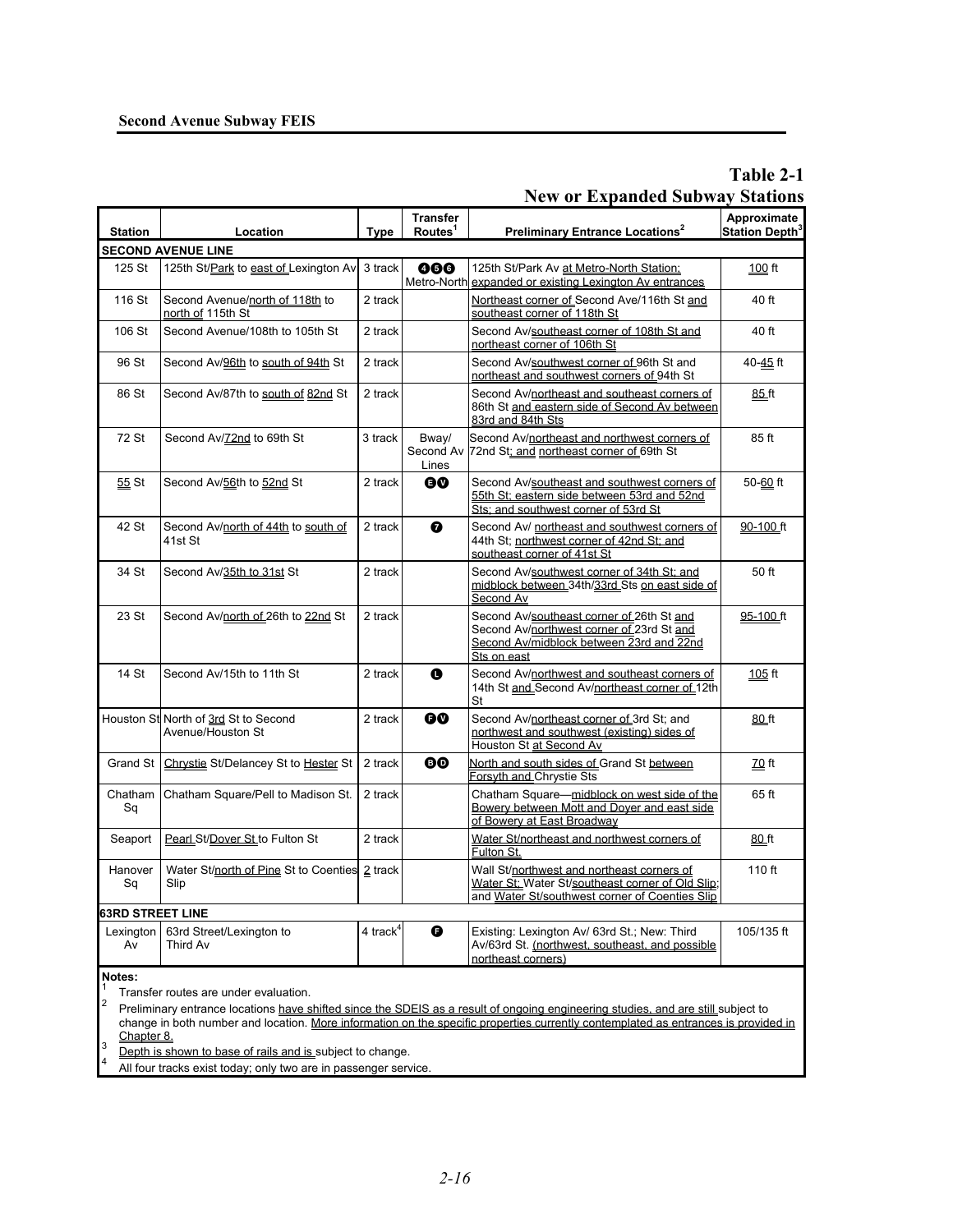Continuing on Second Avenue south of 63rd Street, stations would be located at  $55th$  Street,<sup>1</sup> 42nd Street, 34th Street, 23rd Street, 14th Street, Houston Street, Grand Street, Chatham Square, Seaport (just north of Fulton Street), and Hanover Square (just south of Wall Street). A free transfer to the existing BD service would be provided at the Grand Street Station.

Aside from the transfers discussed above at 125th Street and Grand Street, enclosed transfers are likely at the following locations:

- To the **Q** service at 14th Street (Third Avenue Station); and
- To the **OO** service at Houston Street (Lower East Side-Second Avenue Station).

Other enclosed transfers still under consideration include transfers to the  $\bigcirc$  service at 53rd Street (Lexington Avenue-53rd Street Station), and to the **4560** and **S** services at 42nd Street (42nd Street-Grand Central Station). In both of these cases, the construction costs and disruption to existing subway lines would be considerably greater than with the other possible transfers.

In all cases, depending on the construction cost and feasibility, as well as the more detailed modeling studies under way, it is possible that not all of these transfers would be constructed as part of the Second Avenue Subway.

On the 63rd Street and Broadway Lines, stops would include Lexington Avenue-63rd Street on the 63rd Street Line (where the project would add new entrances at the station's east end at Third Avenue), and 57th Street, 42nd Street-Times Square, 34th Street-Herald Square, 14th Street-Union Square, and Canal Street on the Broadway Line. After Canal Street, the line would continue to Brooklyn via the Manhattan Bridge. Passengers who want to access stations south of Canal Street would be able to transfer to the Broadway Line local service, which also stops at 49th Street, 28th Street, 23rd Street, 8th Street-NYU, Prince Street, City Hall, Cortlandt Street, Rector Street, and Whitehall Street before continuing into Brooklyn.

On the 63rd Street and Broadway Lines, transfers would be available at the existing stations at Lexington Avenue/63rd Street ( $\bigcirc$ ), 57th Street ( $\bigcirc$  $\bigcirc$  $\bigcirc$  $\bigcirc$ ), 42nd Street-Times Square ( $\bigcirc$  $\bigcirc$ 6000660000000, 34th Street-Herald Square (BDG00000 and PATH), 14th Street-Union Square (**466000000**), and Canal Street (**000000000**).

## *Station Design*

l

Detailed designs for stations along the Second Avenue Subway will continue to be developed during Preliminary Engineering and Final Design. However, the basic concepts for each station have been developed and are shown in the conceptual drawings provided in Figure 2-8. Prototypical stations for the new route would have a mezzanine above the tracks and platforms, where passengers could access either the uptown or downtown trains. Fare collection would typically occur at mezzanines. ADA new construction accessibility requirements will be integrated into the station design, and stations will also be designed to meet NFPA industry guidelines. Entrances to the new Second Avenue Subway stations would consist of a combination of elevators, escalators, and stairs, with every station served by at least one elevator. In addition, each entrance would be covered; this could consist of locating the entrance in the interior of a building or beneath a canopy. The features of the new stations would vary,

<sup>&</sup>lt;sup>1</sup> In the SDEIS, the 55th Street Station was referred to as the 57th Street Station because an entrance was planned at 57th Street, but further studies have determined that this would not be practicable.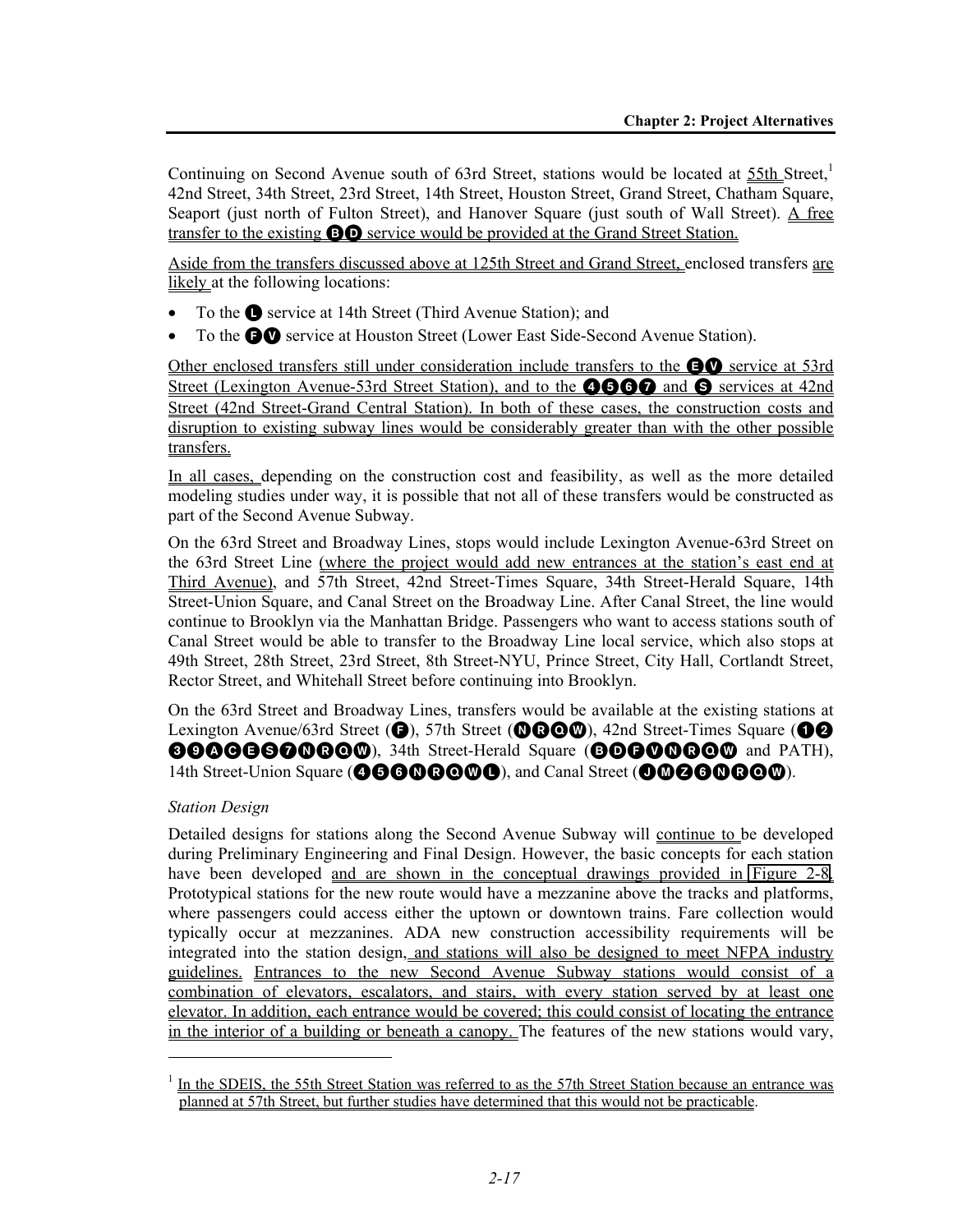depending on the volumes of passengers expected at the station and the number of tracks. Most of the new stations would have one central island platform. The stations at 125th Street and 72nd Street would have two platforms, because they would have three tracks rather than two. Now that the Hanover Square Station would have only two tracks, this station would only have one platform, as opposed to the two platforms considered throughout the SDEIS.

The terminal stations at 125th Street and Hanover Square would be larger than intermediate stations, as they would contain additional support facilities, such as crew quarters, dispatchers' offices, cleaners, and other departmental offices. The 125th Street Station in particular would be large, with upper, lower, and ancillary mezzanine levels required to connect to the Lexington Avenue **466** service and Metro-North's Harlem-125th Street Station. As shown in Table 2-1, most stations would have street entrances at two or more distinct intersections—one on the major cross street for which the station is named, and others located two or three blocks north or south of the main entrance. These stations would typically have an upper mezzanine at each entrance, each with its own customer service area adjacent to the fare control area. Other stations would have one entrance at the crosstown street for which the station is named.

All new Second Avenue Subway stations would also be constructed under the MTA's "Arts for Transit" (AFT) program. In 1982, legislation was adopted mandating that all new construction projects allocate funds for public art. Since 1985, this program has been administered by AFT, which oversees public art installations for MTA. Under its mission, AFT applies to new or rehabilitated stations and to new or rehabilitated aboveground facilities that are accessible to the public and/or highly visible by the public. MTA allows the AFT budget for public art to be 1 percent of the project's capital cost up to \$20 million, and an additional 0.5 percent of monies spent over \$20 million. For the Second Avenue Subway, the AFT budget would likely be based on the total cost of station construction and rehabilitation, including costs associated with the construction or refurbishment of transfer facilities.

In addition to its administrative role for the public art program, AFT serves as the "aestheticeye" for station construction or rehabilitation projects. In their role as the aesthetic-eye, AFT staff provides design consultation, including architectural selection, design review, and design support. For the Second Avenue Subway, AFT would provide input to the selection of architectural firms; the design of stations, including materials selection, entrance design, and station organization; historic preservation of existing facilities; and the selection of public art installations. Sustainable design principles within an integrated framework would be used throughout the planning and design of the station. All sustainable design opportunities including energy efficiency, natural day lighting, natural ventilation, and material conservation would be explored and recorded.

#### *Station Access*

Depending on the station, access from the street might be to the center part of the platform, to the ends, or to the center and one end of the platform. Stations with entrances at the ends of the platforms would provide easy access to a larger neighborhood because people with destinations between stations would walk shorter distances to reach the entrance. However, these stations typically cost more than stations with one central entrance. Optimally, the system should have a mix of all types of stations, to best distribute passengers among the subway cars. (Most people typically enter the train either close to the entrance at their boarding station or close to the exit at their destination station, so a mix of many types of stations would spread passengers throughout the trains.)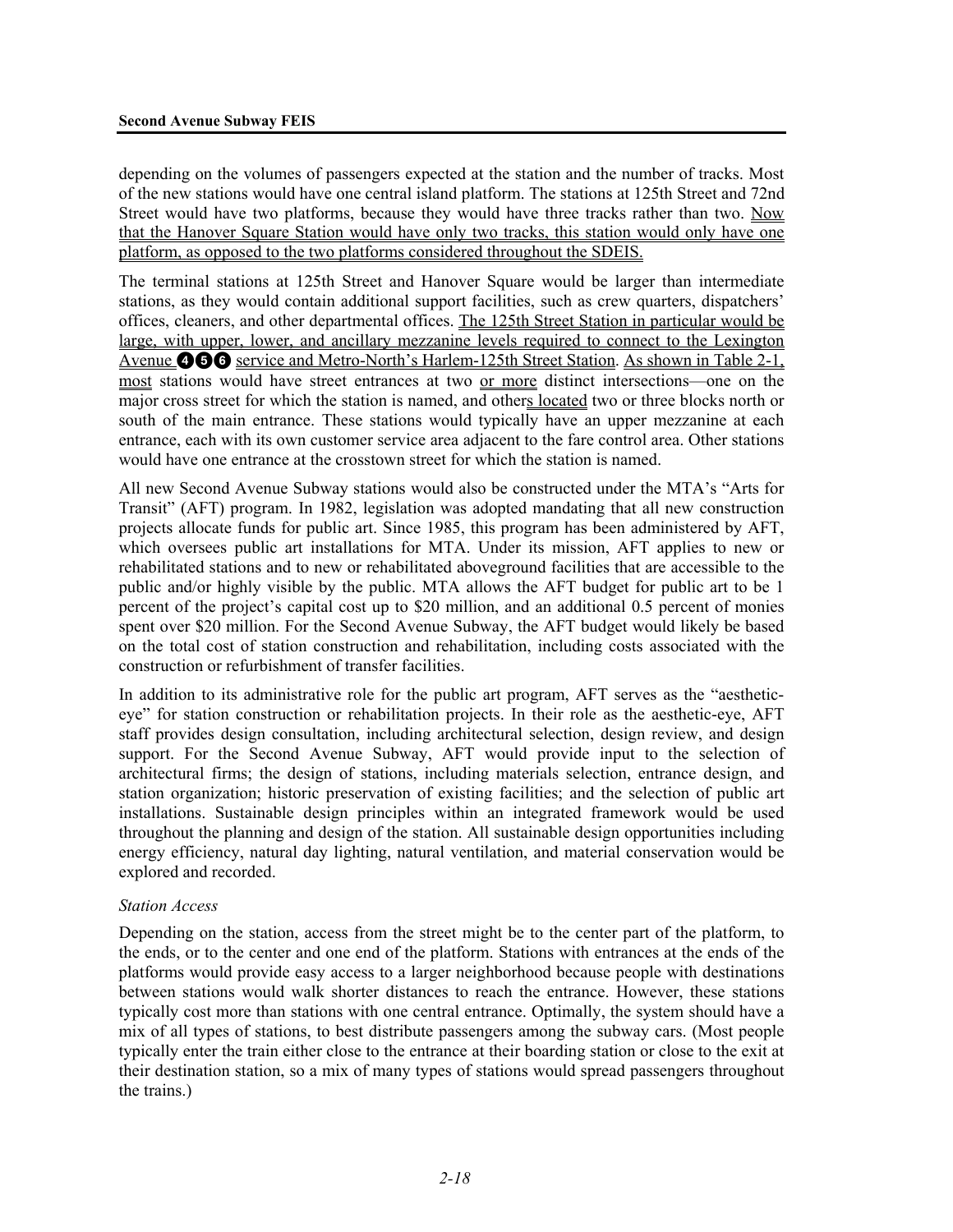The specific locations of station entrances are currently under consideration. As described in Chapter 4, since completing the SDEIS, NYCT has been meeting with the various Community Boards located along the alignment to discuss the possible entrance locations at each station. Entrance locations are influenced by a number of factors, including:

- Anticipated passenger demand—for each planned entrance location, using results of the ridership model (discussed in Chapter 5A, "Ridership Modeling"), NYCT has identified the percentage of riders that would arrive at each corner of the intersection, and has tried to locate entrances in locations where the ridership demand would be highest;
- Locations of bus transfers—in cases where crosstown or other bus stops would be located near the station, NYCT has sought to locate station entrances to provide for easiest transfers between the bus line and the new subway line;
- Geographic distribution—to expand the geographic reach of many stations, particularly those with the highest anticipated passenger demand, where practicable NYCT has sought to site entrances at each end of the station to minimize the distance that passengers coming from each end of those stations would have to walk; and
- Minimizing the extent of environmental impacts including displacement—given the density of the Second Avenue Subway alignment, at every station it will be necessary to construct entrances and associated ancillary facilities (described below) in some locations within existing occupied buildings. Sensitive uses, such as hospitals, schools, and religious institutions line the alignment, as do parks, historic structures, and residences. As described in Chapter 8, NYCT and its engineers have sought to minimize the extent of such disruption by locating entrances with these considerations in mind.

Several options are under consideration for the stations' street entrance configurations. Depending on the station, entrances would typically be located within buildings or in a plaza (see Figure 2-9). To conform with ADA regulations, building codes, and NFPA safety guidance, all stations would be accessible by escalators, elevators, and stairs. Escalators and elevators require more space than stairs, and also require that station entrances be covered for weather protection. For these reasons, the new subway system's entrances would larger than the entrance stairs to NYCT's existing, older subway lines, and would not fit within the city sidewalks without causing substantial obstruction.

Therefore, most stations would have either an off-street entrance (see Figure 2-9), or open air entrances in wide plaza areas of the sidewalk (see Figure 2-9). Access to the new subway would be provided via stairs, elevators, or escalators located within existing buildings or within the building line in new structures.

In certain locations where space and traffic levels permit, entrances could include locations where the sidewalk is widened into the parking lane (called a sidewalk "bump out"). Bump outs would create enough sidewalk space to allow entrances that would be wide enough to accommodate escalators and stairs needed to access the new stations. Bump outs would be located so as not to affect bus lanes. Bump outs would typically be no greater in width than one parking lane (about 8 feet) and might include an escalator, elevator, or stairs. Sidewalk entrances are not proposed unless they can be accommodated in a plaza or bump out setting, or already exist as part of an existing subway station into which the new Second Avenue Subway would connect.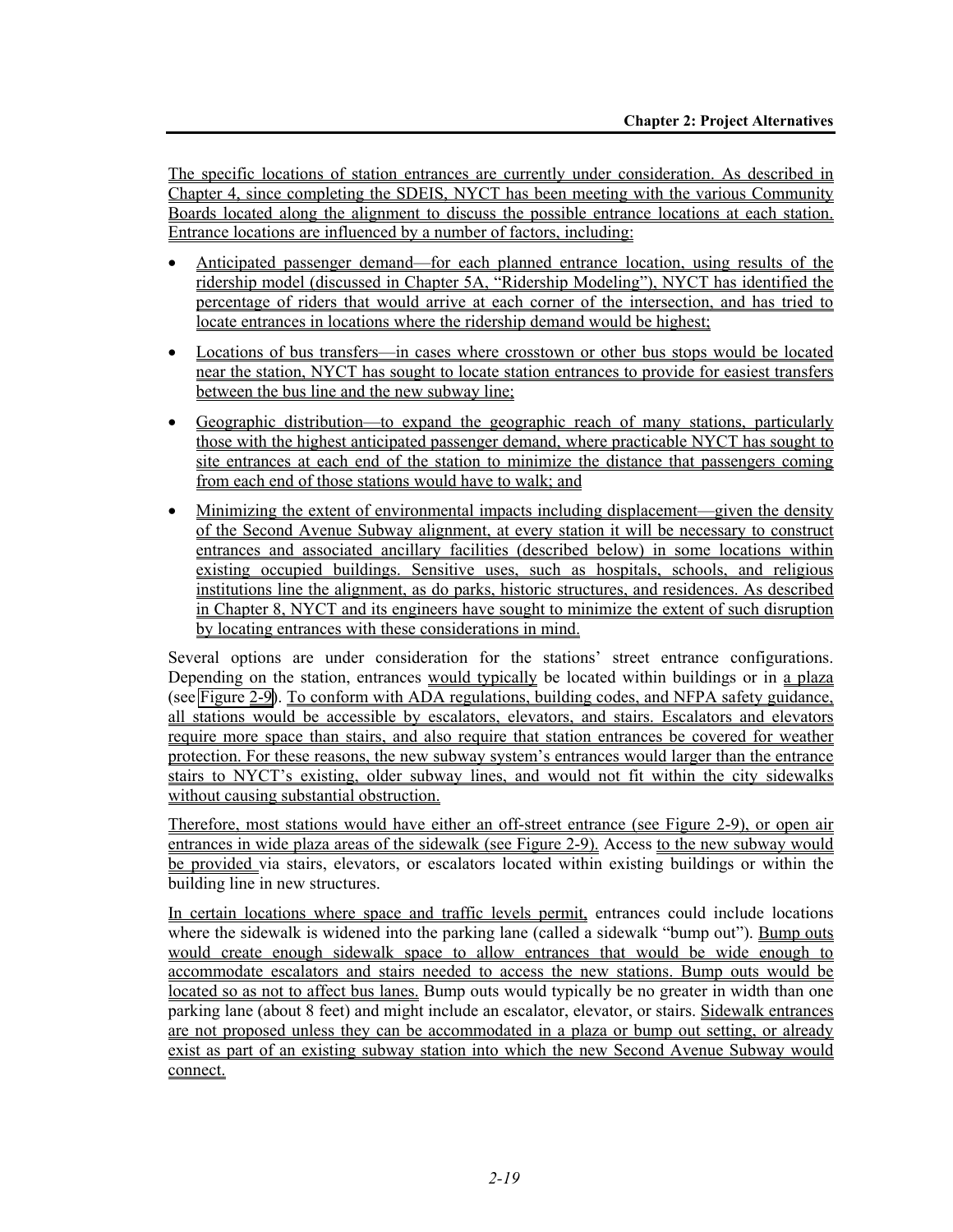#### **Second Avenue Subway FEIS**

All stations would comply with ADA regulations. Each station would have an elevator providing convenient access between the fare control area and the street, and another one between the fare control area and the platform(s). All station areas would meet ADA standards for elevations and grades for wheelchair access. In addition, required safety provisions would be implemented, including ADA-compliant tactile warning strips at platform edges and adequate-size corridors and doorways. Public address systems would incorporate both visual and audio communications to be fully compliant with requirements for hearing and visually impaired passengers or employees. ADA-compliant design would also be incorporated into any employee and tenant spaces within the station complex.

Newly constructed transfer points between the Second Avenue Subway and existing train lines would also be ADA-accessible, unless technically infeasible, as defined by ADA. The construction of ADA-compliant elements within existing facilities is governed by the U.S. Department of Transportation (USDOT) regulations for accessible stations and by the U.S. Architectural and Transportation Barriers Board's "ADA Accessibility Guidelines for Buildings and Facilities" (ADAAG). Street-to-platform paths of travel in the existing stations where transfers will be created will be made ADA-accessible to the extent possible within the "disproportionate cost" cap, as defined by USDOT regulations (20 percent of certain construction costs). Consequently, depending on the cost of certain project elements, it may only be possible to make newly constructed areas ADA-compliant at certain stations where the Second Avenue Subway would connect to existing subway routes.

#### *Easements and Property Acquisitions for Stations*

New York City zoning encourages off-sidewalk station access in parts of Manhattan through special districts and specifically for the Second Avenue Subway through a Special Transit Land Use District. Consequently, in many locations along the Second Avenue Subway route, buildings constructed since the District was created in the 1970s have been required under the New York City Zoning Resolution, if the Department of City Planning and NYCT so determine, to make room for such entryways (this is described in more detail in Chapter 6, "Social and Economic Conditions"). Such transit easements have already been acquired at the following locations along the alignment in anticipation of station construction, and more could be acquired on a case-by-case basis:

- 2357 Second Avenue and 246-248 East 121st Street (Block 1785 Lots 29, 30, 31, and 129);
- 237 East 95th Street (Block 1541 Lot 21);
- 240 East 86th Street (Block 1531 Lots 24, 28, 29, and 30);
- 306 East 72nd Street (not available until 2022);
- 1110 Second Avenue (northeast corner of Second Avenue and 58th Street, Block 1446 Lot 149);
- 300 East 54th Street (Block 1346 Lot 49);
- 1040 Second Avenue (southwest corner of Second Avenue and 55th Street, Block 1328, Lot  $21$ :
- 885 Third Avenue near 54th Street (Block 1327 Lot 1);
- 246 East 54th Street (southwest corner of Second Avenue and 54th Street, Block 1327 Lot 28);
- 994-1002 Second Avenue at 53rd Street (Block 1345 Lots 4, 48, 49, 51, 52, 150);
- 244 East 53rd Street (Block 1326 Lot 30);
- Northeast corner of Second Avenue and 45th Street (Block 1338 Lot 1);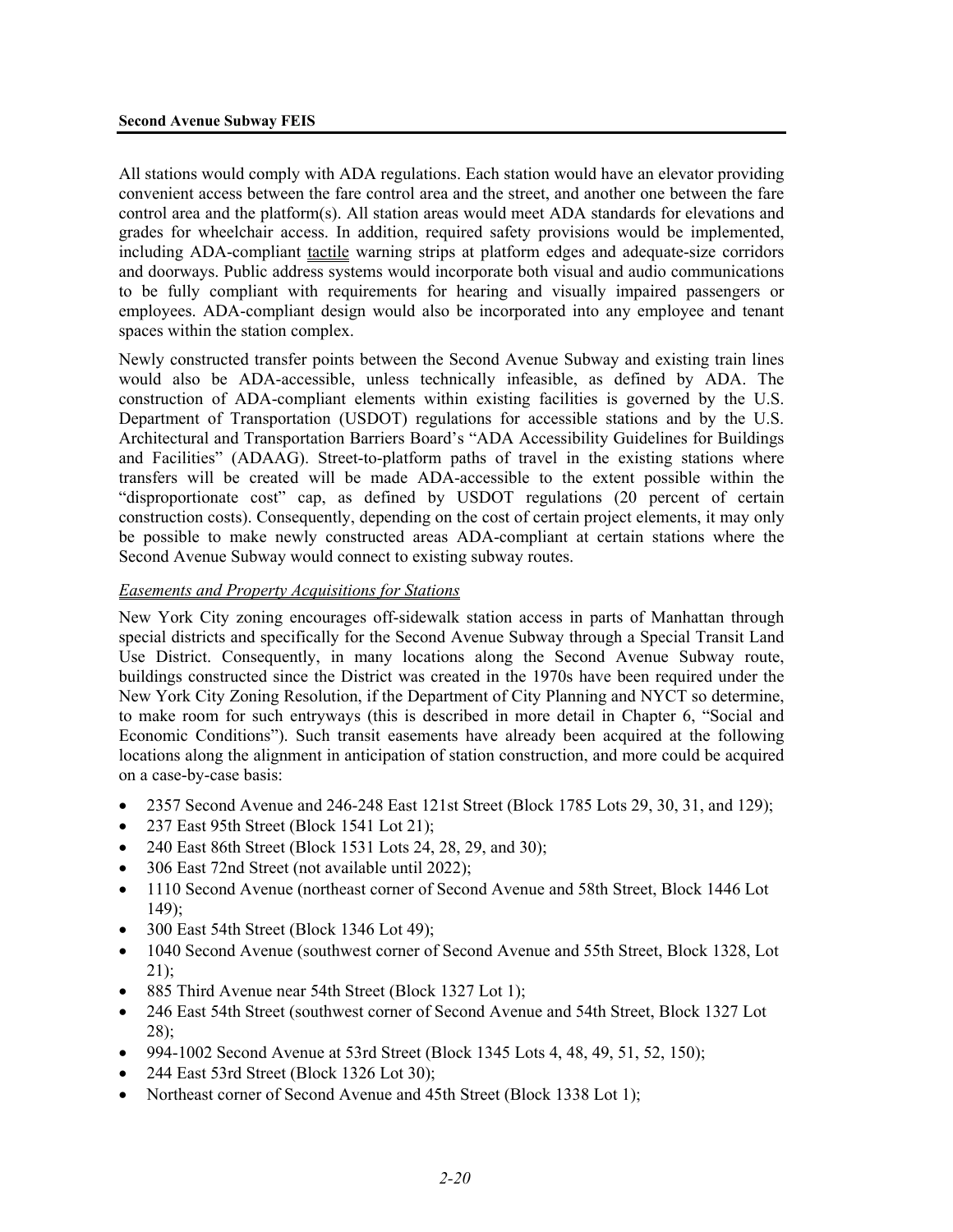- 828 Second Avenue (Nigerian Embassy) near East 44th Street (Block 1337 Lot 1);
- 214-248 East 34th Street (Block 914 Lots 37, 45, and 53);
- 300 East 34th Street (Block 939 Lot 1);
- 240 East 27th Street (northwest corner of Second Avenue and 27th Street, Block 907 Lot  $25$ ;
- 225 East 23rd Street (Public School No. 47, School for the Deaf, Block 904 Lot 24);
- 392-398 East 23rd Street (Block 928 Lots 54, 55, 56, and 57);
- 1-4 Chatham Square (Block 162 Lot 1).

NYCT is endeavoring to use its existing easements to the degree possible; however, in certain cases, the easements may not be in the desired locations or of an appropriate size. Final decisions about which easements to use will be made during continuing engineering.

Generally, three to eight easements or property acquisitions (but up to 11 properties at a few locations) would likely be needed at every station for entrances and other station facilities. In some cases, this will necessitate acquisition of private property. In some cases, only a partial acquisition of property would be required. In all cases, if property acquisition is required, compensation would be provided. See Chapter 8 ("Displacement and Relocation") for more information on potential property impacts and compensation requirements. A preliminary list of the specific properties (and their current uses) that are currently identified as potential entrances or ancillary facilities is also provided in Chapter 8. As described in that chapter, all of these locations are preliminary and subject to change as engineering progresses. If they were to change, additional and/or different properties within the same vicinity would be required with similar environmental impacts as those identified throughout this FEIS.

Subsurface easements will also be needed at some stations and at various places along the alignment where construction would occur beneath existing buildings—for example, at the 125th Street curve, the 63rd Street connectors, and the proposed midline storage tracks. In those cases, these easements would only be needed temporarily during construction. In other cases, subsurface easements would be permanent. Chapter 8 provides more information on subsurface easements of both types.

## *SECOND AVENUE SUBWAY: ANCILLARY FACILITIES*

In addition to tracks and stations, the new subway line would also require ancillary facilities, such as ventilation facilities, substations, pump rooms, maintenance rooms, and fan plants. Typically, these would be within the envelope of new stations, but certain facilities would have to be located away from the stations above street-level and within a given distance of the alignment. When possible, the project would share the use of existing transit facilities, such as NYCT's Subway Control Center.

## *Ventilation, Station Cooling, and Emergency Exits*

As part of the engineering work for the project, studies are underway as to how to provide ventilation, climate control, and emergency egress for the new stations and tunnels of the Second Avenue Subway. Where practicable, these three functions would be housed in shared structures. As a result of ongoing engineering studies, substantially more information on these functions is provided below than was included in the SDEIS.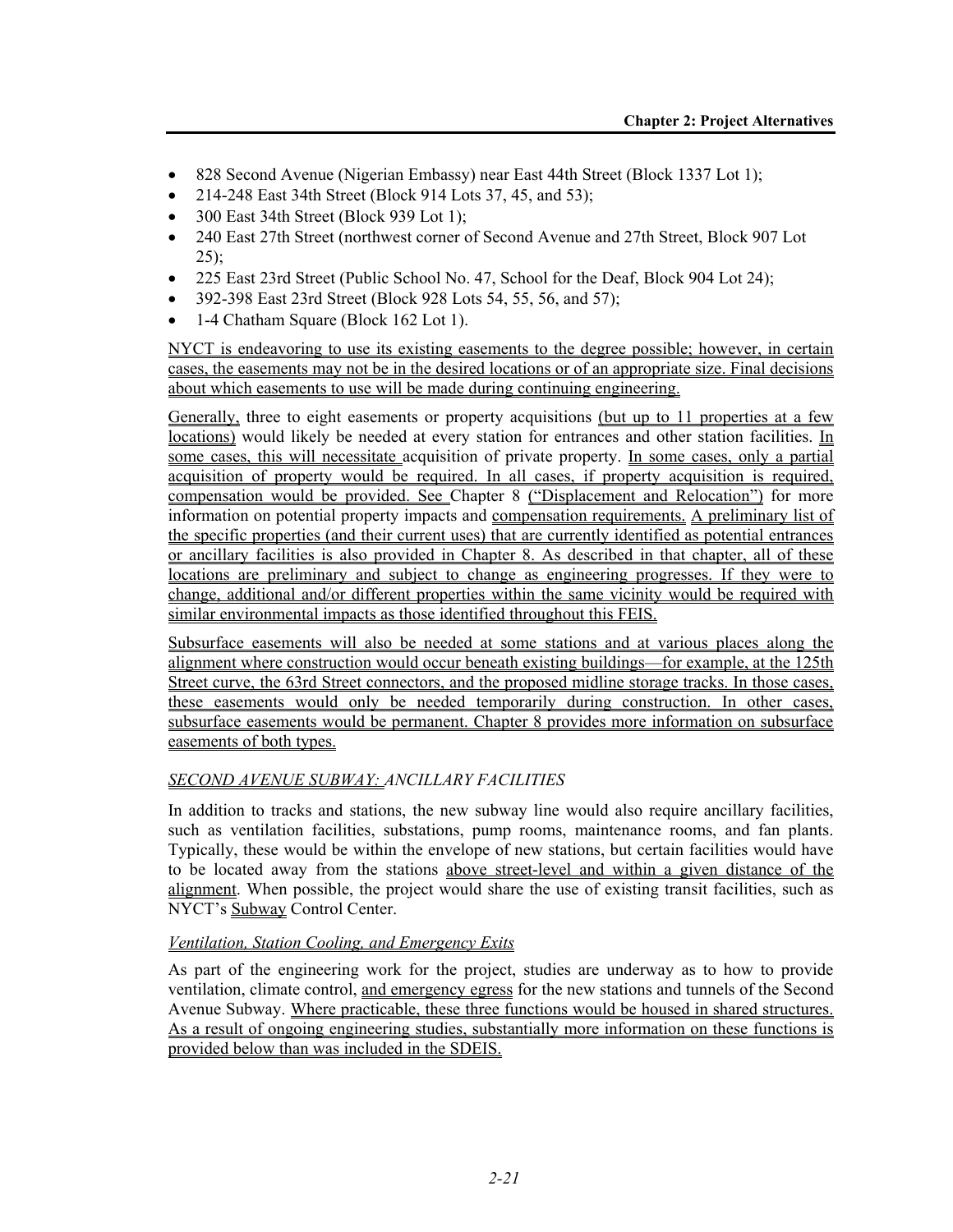All stations would have ventilation systems to refresh air in the station, train area (both under the platform and over the tracks), and tunnel. The ventilation systems would require areas above street level above the station for intake and exhaust.

NYCT has adopted a project-wide policy to require all vent structures to be located at least 10 feet above ground level. Among the reasons for this decision are: compliance with current state codes requires intakes and exhausts away from street level and prohibits venting onto sidewalks; removal of sidewalk vent gratings (see Figure 2-10), which affect the pedestrian capacity of the sidewalks; minimization of security risks for the stations; and alleviation of problems associated with floodwater at flood-prone locations. Moreover, because of the depth of the new tunnels and stations, in many locations sidewalk grates alone would not be effective in venting the new subway system. As a result, new off-street, above-ground ventilation structures would be created at each of the Second Avenue Subway's new stations. This would require acquisition of private property. As described above, typically eight easements or property acquisitions would likely be needed at every station to accommodate the various entrances, vent structures, and other ancillary facilities.

There are a number of dimensional and siting requirements for ancillary facilities. For example, the station vent facilities must be located close to each end of each station to efficiently connect to the ancillary vent rooms located there and to be effective in providing ventilation for both the tunnels and stations. Two different shafts must be placed at each end of the station for station ventilation (one for intake and the other to exhaust), and two separate shafts must also be provided at each end of the station to provide emergency ventilation for the two subway tunnels. These requirements were used in developing preliminary plans for ancillary structures at each of the new stations along the alignment. At each station, designs must be customized to account for existing buildings along the alignment, the specific station design proposed at that location, tunnel depth, geological conditions, and constructability.

At each station, new above-ground structures are proposed to house the tunnel and station ventilation functions, including fresh air intake, exhaust, emergency smoke exhaust, and relief of air pressure build-up caused by the movement of trains (the "piston" effect). Most ventilation structures would also provide emergency egress from the station below. In some locations, cooling equipment can also be housed within the same building, with a cooling tower on the roof. In other locations, the ventilation structure can be combined not only with cooling equipment, but also with a new entrance with escalators, and elevator, and emergency stairs to the station below.

The new ventilation structures would typically be approximately the same size as a typical rowhouse—25 feet wide, 75 feet deep, and four to five stories high, although some may be wider. Ventilation structures that also incorporate station entrances would have to be wider (approximately 40 feet wide) and would typically be located on a corner lot. In some cases, depending on the types of properties within a given station area, it may be possible to construct buildings in a way that would allow retail or similar uses to occur on the ground floor with the various subway uses above.

Ventilation facilities and emergency egress stairs are being planned for locations off the sidewalk in neighborhood buildings or plazas that can be integrated into the community character (see Figure 2-10 for examples of such existing ancillary buildings in New York City). They would be designed to blend into the urban fabric; for example, they could be designed to appear like a neighborhood row house in height, scale, materials, and colors (see Figure 2-11). In some locations, the existing building facade may be preserved while the interior of the building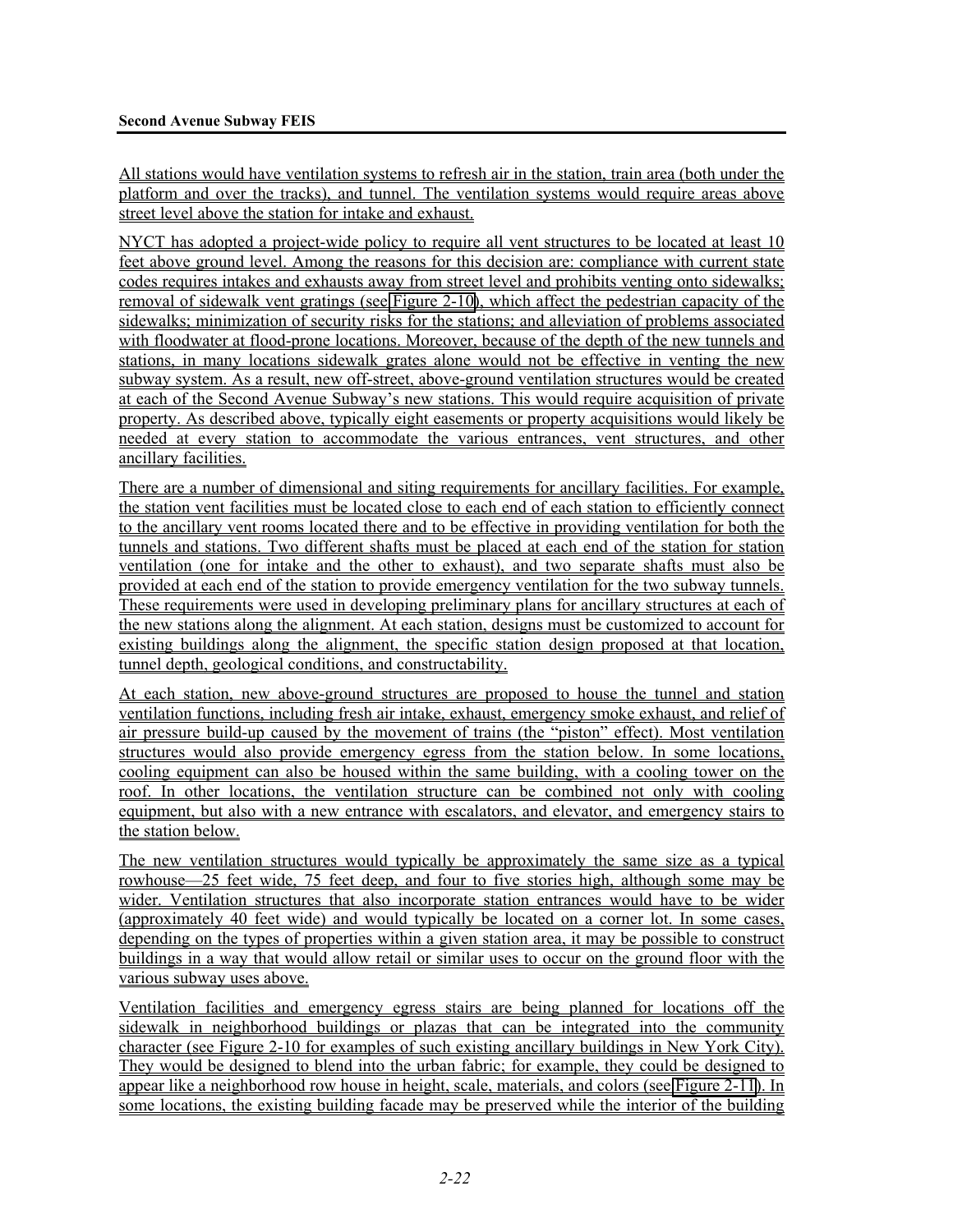is reconstructed to serve its intended use. Exhaust gratings and louvers would primarily be through the roof to minimize the amount of surface area needed at street level, while fresh air intake will occur through louvers located toward the rear yard. This location for the intake louvers is expected to improve air quality within each station (because the rear yards are farther removed from vehicular traffic than at the street frontage) while also eliminating visibility from the street and providing for greater security than sidewalk vents.

To provide venting to serve the connection to the Broadway Line, improvements would have to be made to the existing 63rd Street MTA vent tower located approximately 100 feet east of Second Avenue on the southeast corner of East 63rd Street. Constructed in 1988, this existing building provides emergency ventilation for the eastbound and westbound tracks routed under 63rd Street. Current project plans call for the Second Avenue Subway tunnels to be routed above the existing subway tunnels running between the Lexington Avenue and Roosevelt Island Stations on the  $\bullet$  service.

The location of the existing NYCT fan plant within the existing 63rd Street vent tower is ideally suited to service the new Second Avenue Subway line, as well as the existing  $\bullet$  service, in an emergency situation. The large capacity of the existing fan plant (600,000 cubic feet per minute) would be used to pressurize various tunnels and help direct air flow and minimize the fan capacity required in the new 72nd and 55th Street Stations in the event of emergencies. To provide satisfactory operation for all operating scenarios, two new ventilation shafts would be created within a mined tunnel structure and routed underground from the existing MTA vent tower to connect to the midpoint of the proposed northbound and southbound Second Avenue Subway tunnels between the 72nd Street and 55th Street Stations.

An emergency egress corridor would also be incorporated into the mined tunnel structure to allow passengers to be evacuated from the Second Avenue Subway tunnels in an emergency. A common egress corridor would be routed over the northbound Second Avenue Subway tunnel to the 63rd Street MTA vent tower, where it would connect into the existing emergency stairs. A refuge area for disabled passengers would be created between the two Second Avenue Subway tunnels.

All stations would have an air-tempering system, designed to lower station temperatures on hot days. Current plans call for cooling towers to be located on the roofs of buildings; these would be hidden from view by privacy screens. The exhausts and intakes would be designed to have state-of-the-art noise attenuation devices and are planned to be located at least 10 feet away from any neighboring building windows or entrances both to meet code requirements and to minimize any potential adverse impacts to the neighborhood from noise. To provide for such station air tempering, a cooling tower or air-cooled condenser and screen having a footprint of approximately 16 feet by 14 feet would need to be located at each end of the station. Each unit would also require a piped connection to and from the station plant room (total two pipes), which is currently estimated to be approximately 18 inches external diameter for each pipe. The project's intent is to combine ventilation requirements with other station functions, where practicable, to minimize the need for acquisition of property.

#### *Power Substations and Other Electrical Requirements*

New power substations, measuring approximately 50 feet by 100 feet, would be constructed to meet the power requirements of the new subway. These substations would be located at stations, and would typically be underground within the station area. Each new substation would be fed with dual Con Edison service and would contain electrical equipment, fire detection and alarm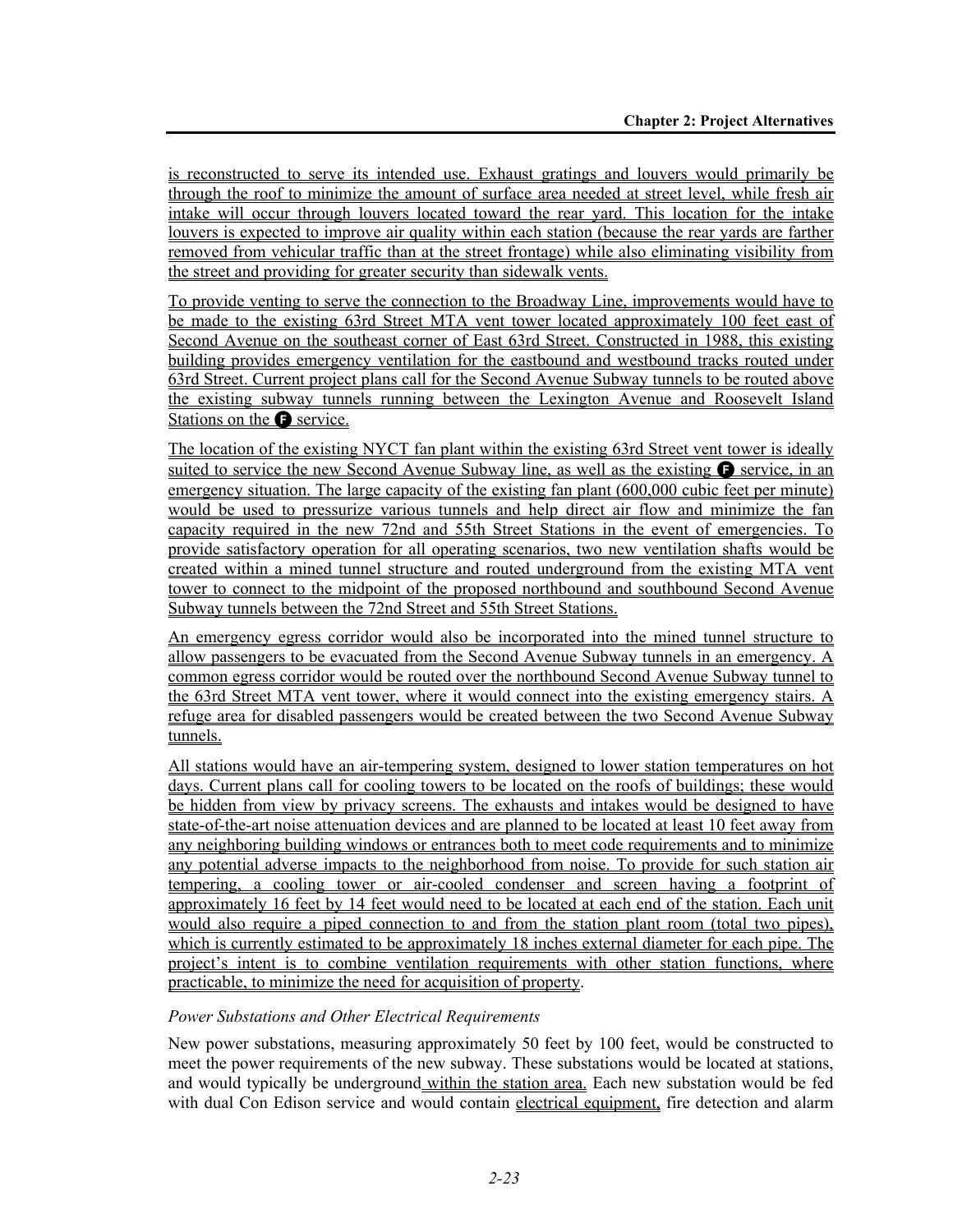system, intrusion detector system, and remote terminal unit that would communicate with NYCT's Power Control Center. Traction power to trains would be provided via the conventional third rail. Each traction power substation would be constructed within the station limits. The number and location of these substations will be determined as the engineering design continues.

#### *Drainage*

Pump plants would generally be provided at all low points along new tunnel sections, and would be accessible from the track. Where possible, the low points would be located midway between stations. (This allows trains to take advantage of gravity to gain speed when leaving stations and slow down when entering.) At some locations, where the tunnel alignment would make it impossible to provide the low point adjacent to the station, there would be access hatches located midway between stations at these locations.

#### *SECOND AVENUE SUBWAY: SIGNALS*

The Second Avenue Subway would employ a state-of-the-art CBTC signal system, an improvement over the traditional signal system. (See section B, "No Build Alternative," in this chapter for more detail.)

#### *SECOND AVENUE SUBWAY: ROLLING STOCK*

The rolling stock for the Second Avenue Subway would be similar to the standard equipment used on New York City Transit's B Division lines. The new line would be designed to accommodate 60- and 75-foot-long cars, with full train sets that are 600 feet in length. These trains would have a total capacity of approximately 1,400 to 1,450 passengers. The trains would be powered from a 600-volt third rail. The proposed Second Avenue service plan, which calls for 28 trains per hour in the peak hour in the peak direction, would require the operation of approximately 33 new B Division train sets, including spares. The number of trains that would be used on the Second Avenue Subway line has increased since the SDEIS was published.

## *SECOND AVENUE SUBWAY: SERVICE PLAN SUMMARY*

The Second Avenue Subway would operate 24 hours per day, seven days per week. Upon completion of the entire alignment, new service would run between 125th Street in East Harlem and Hanover Square in Lower Manhattan, via Second Avenue. New service would also run between 125th Street and the Brooklyn via the Broadway Line (with transfers to Lower Manhattan via the Broadway Line local service). By 2025, subways would run at about 2-minute intervals during peak hours north of 63rd Street and at about 4½-minute intervals on the Broadway and Second Avenue Lines south of 63rd Street. More information on frequency, connections to the rest of the subway system, and ridership is provided in Chapter 5B of this FEIS.

Overall, it is anticipated that the total construction duration for the 8½-mile subway project will be approximately 16 years. As explained above, rather than wait for completion of the entire project before beginning any passenger service, the project has been planned to allow it to be sequenced in a manner that would permit portions of the new subway line to become operational before the entire line is complete. Please see Chapter 3 for information on how and when the various lengths of the alignment would be constructed, and for background information on the other alternatives considered for building the alignment in phases before the option described below was selected.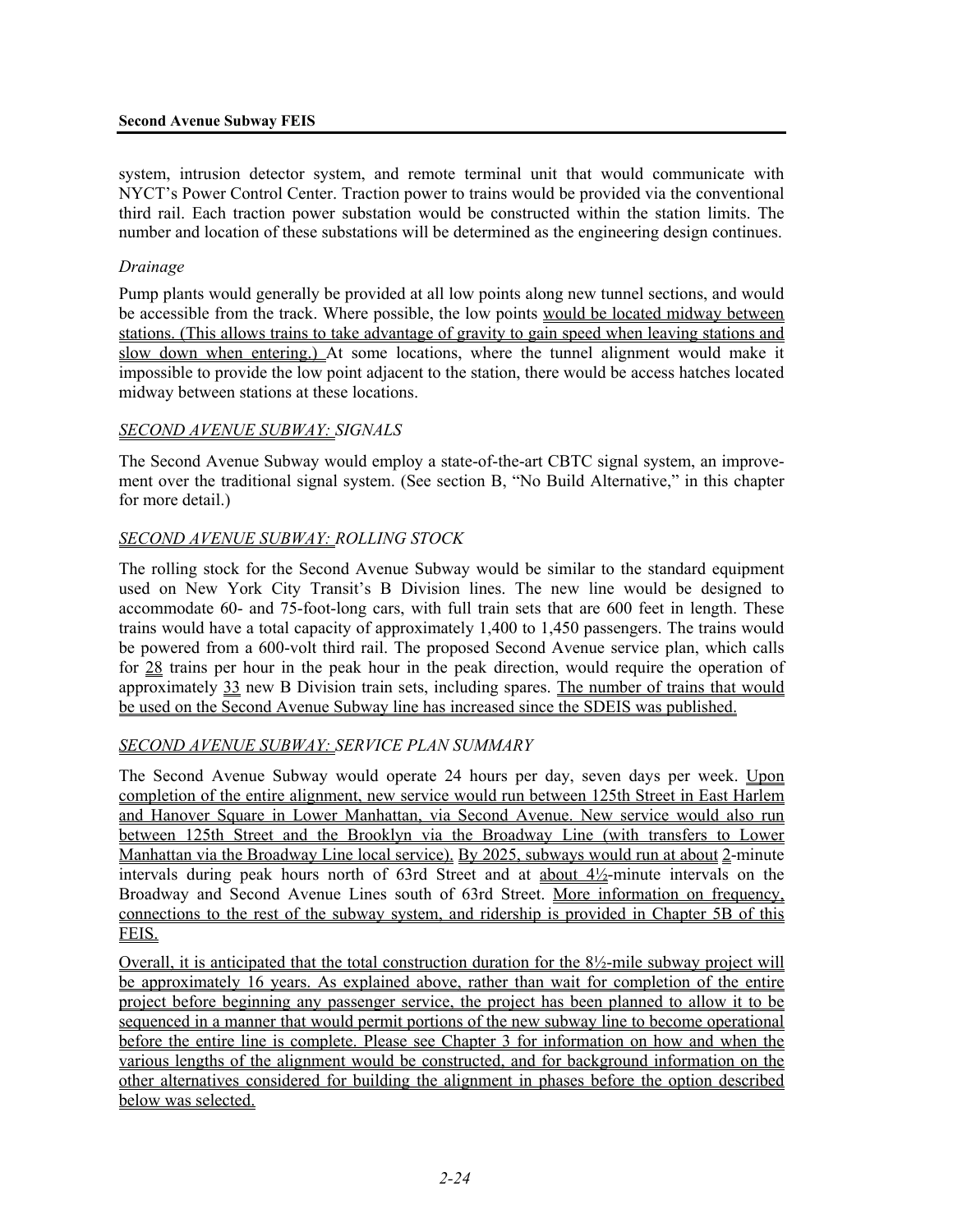## *SECOND AVENUE SUBWAY: STORAGE AND MAINTENANCE FACILITIES*

The Second Avenue Subway would add new trains to the NYCT subway fleet. These trains must be stored during the off-peak periods (and particularly at night) and inspected at regular intervals, and maintained, repaired, and overhauled periodically. Thus, NYCT's existing storage facilities would need to be improved or expanded to accommodate the new subway line. Absent the Second Avenue Subway, such activities would not be required. Consequently, four areas are under consideration for possible use as new storage tracks for the Second Avenue Subway. In addition, expansion of the maintenance facilities at two existing NYCT storage and maintenance yards is being considered, as discussed below. A range of facilities is being evaluated to identify the best storage and maintenance options; the project would not require the use of all of these facilities now under consideration.

#### *Storage Yards*

l

The storage system for the new Second Avenue Subway would need to accommodate and service approximately  $25 \text{ 10-car trains}^1$ . This is an increase of three from the project described in the SDEIS. Specific designs for the configuration of the train storage to support the Second Avenue Subway are being developed by the project's engineering team. At present, B Division train storage facilities are being considered at several locations (see Figure 2-12 and Figures 2- 13 through 2-16). Since a few trains could also be stored on existing tracks at night, all of these facilities would not be required; a combination of storage yards would be selected to handle the project's storage needs, based on cost, constructability, effects on subway system operations, and environmental impacts. The four locations are as follows:

- Terminal Stations (125th Street Yard, 125th Street Station, and Hanover Square Station). Two underground storage tracks would be constructed west of the 125th Street Terminal, beyond the station platforms and extending to approximately 525 feet west of Fifth Avenue (see Figure 2-13). (Approximately 300 feet of these tracks would be needed in any event, so that trains could enter the terminal at speeds that would allow for the operation of 30 trains per hour—the line's design capacity<sup>2</sup>.) These tracks could provide storage for up to four trains. No additional vent structures would be needed beyond those required for the 125th Street Station. Additionally, one train each could be stored on the line at the 125 Street and 72nd Street Stations.
- 129th Street Storage Tracks. Underground storage tracks are under consideration beneath Second Avenue north of 125th Street to 129th Street, which would provide for the storage of up to four trains on two tracks overnight (see Figure 2-13). The proposed storage tracks would be designed and constructed to allow for a future extension to the Bronx. A ventilation/emergency egress structure measuring approximately 70 feet by 25 feet and a minimum of 10 feet high would also need to be constructed in an easement near 127th

<sup>1</sup> Of the 33 trains needed for the Second Avenue Subway, five would operate overnight between 125th Street and Hanover Square and one would be in the overhaul shop. Two would be stored on the Broadway Line north of 57th Street during late night periods under some conditions. This leaves 25 trains that would have to be stored overnight.

 $2^2$  The Hanover Square Station would be designed to be able to turn back 26 trains per hour instead of 30 trains per hour. This is because less capacity is needed on the alignment south of 63rd Street, where some of the Second Avenue Subway trains would divert to the Broadway Line.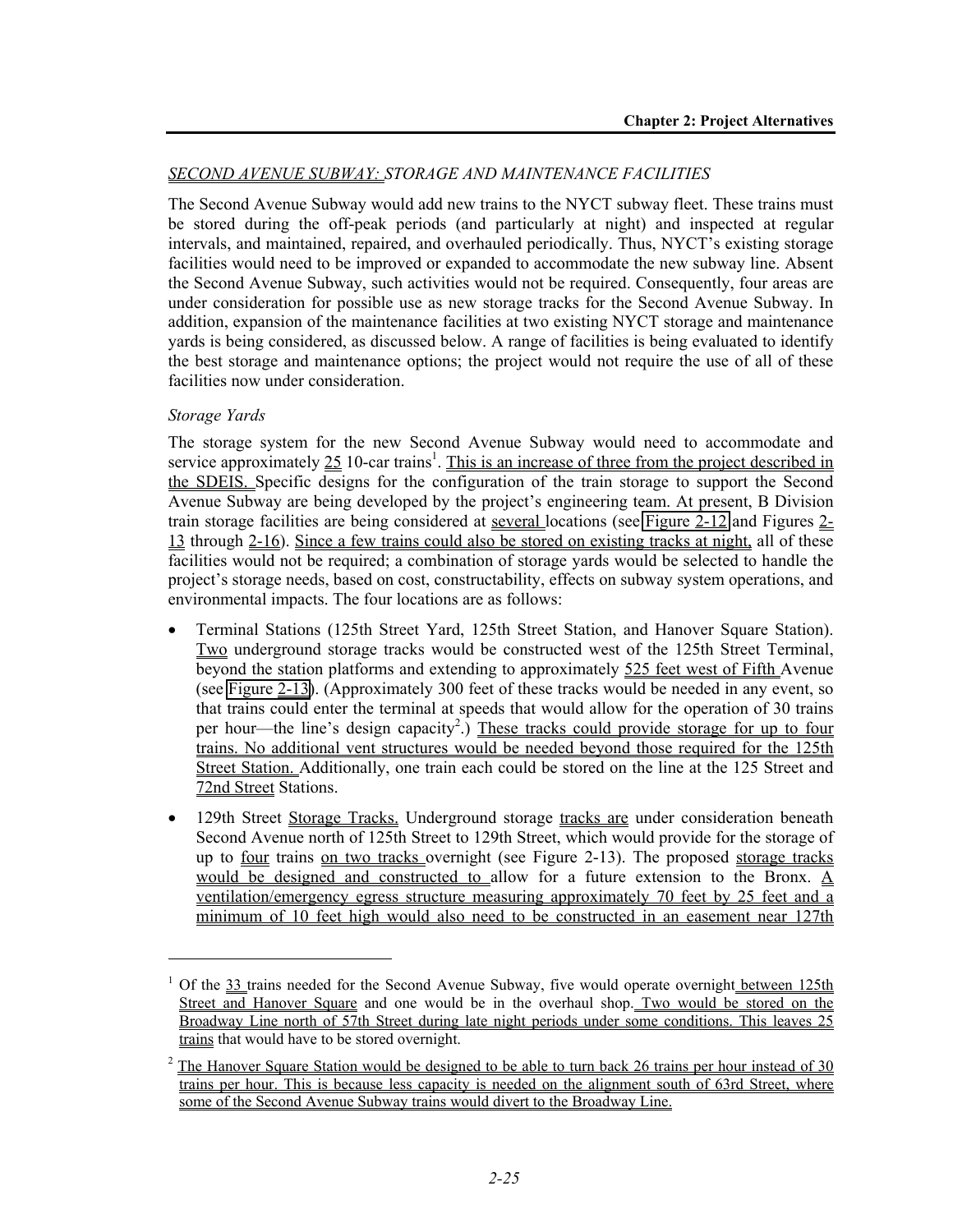Street. It is possible that this yard would not be required at all if the other storage track options described in this section are selected.

- 21st to 9th Street Midline Storage Tracks. As described above, a total of eight trains could be stored between 21st and 9th Streets on two tracks (see Figure 2-14). The tracks would be located deep below ground on both the east and west sides of the alignment, beneath private property. A vent facility for the storage tracks would be provided as part of a larger 23rd Street Station ventilation facility at the south end of the station. Besides the need to enlarge this vent facility, no other surface disturbances would occur except those needed to build the 23rd and 14th Street Stations.
- 36th-38th Street Yard. A portion of the existing 36th-38th Street Yard could be renovated to provide a new above-ground storage area (see Figure 2-15). The new storage area would be confined to the far end of the yard, east of Ninth Avenue. It would allow for up to eight (instead of the nine identified in the SDEIS**)** Second Avenue Subway trains to be stored on six new tracks constructed within the existing yard's boundaries.

As noted above, since issuing the SDEIS, ongoing engineering studies have resulted in a recommendation that two tail tracks be constructed south of the Hanover Square Station to provide for storage of up to four trains. A portion of these tracks would be constructed to allow for a possible future expansion of the Second Avenue Subway into Brooklyn. The tracks would be deep below ground at a depth of approximately 110 feet along Water Street south to a traffic island located near Peter Minuit Plaza (see Figure 2-16). While the tracks themselves would involve only minimal surface disturbance (see Chapter 3 for a description of the construction method), in order for them to operate, a vent shaft would need to be provided. Any such vent structure would need to contain a 180-square-foot vertical ventilation shaft extending a minimum 10 feet above grade, as well as an exit from an emergency/service stair. The structure would be located in an existing traffic island at the intersection of Water Street and Whitehall Street. The vent structure would be set back from the intersection and be constructed so as not to interfere with pedestrian crosswalks or vehicular traffic. It could potentially be designed as a sculptural element that could enhance the traffic island public space. Any such structure would be subject to the review and approval of the New York City Department of Transportation.

## *Maintenance Facilities*

Regular maintenance and inspection of subway cars is undertaken within NYCT maintenance shops. Three new maintenance and inspection tracks would need to be added to the system to meet routine maintenance requirements for the Second Avenue Subway fleet (see Appendix B for more information on the studies done on this topic). Typically the most advantageous location for such maintenance facilities is at one end of the line where the trains are stored. However, because the northern terminal proposed for the Second Avenue Line would be entirely underground north of 125th Street, there is no practical potential to create maintenance facilities there. Similarly, there is no appropriate vacant land available for such purpose in Lower Manhattan at the southern end of the alignment.

Consequently, NYCT sought to identify locations accessible to the Second Avenue Subway trains where the trains could be maintained. The most efficient solution would be to use an existing NYCT maintenance facility that has capacity adequate for the Second Avenue Subway trains, rather than to construct a new maintenance facility. The study conducted identified NYCT's existing Coney Island Yard complex as a suitable location to perform maintenance of the Second Avenue Subway trains. This yard is located at the southern terminus of the new